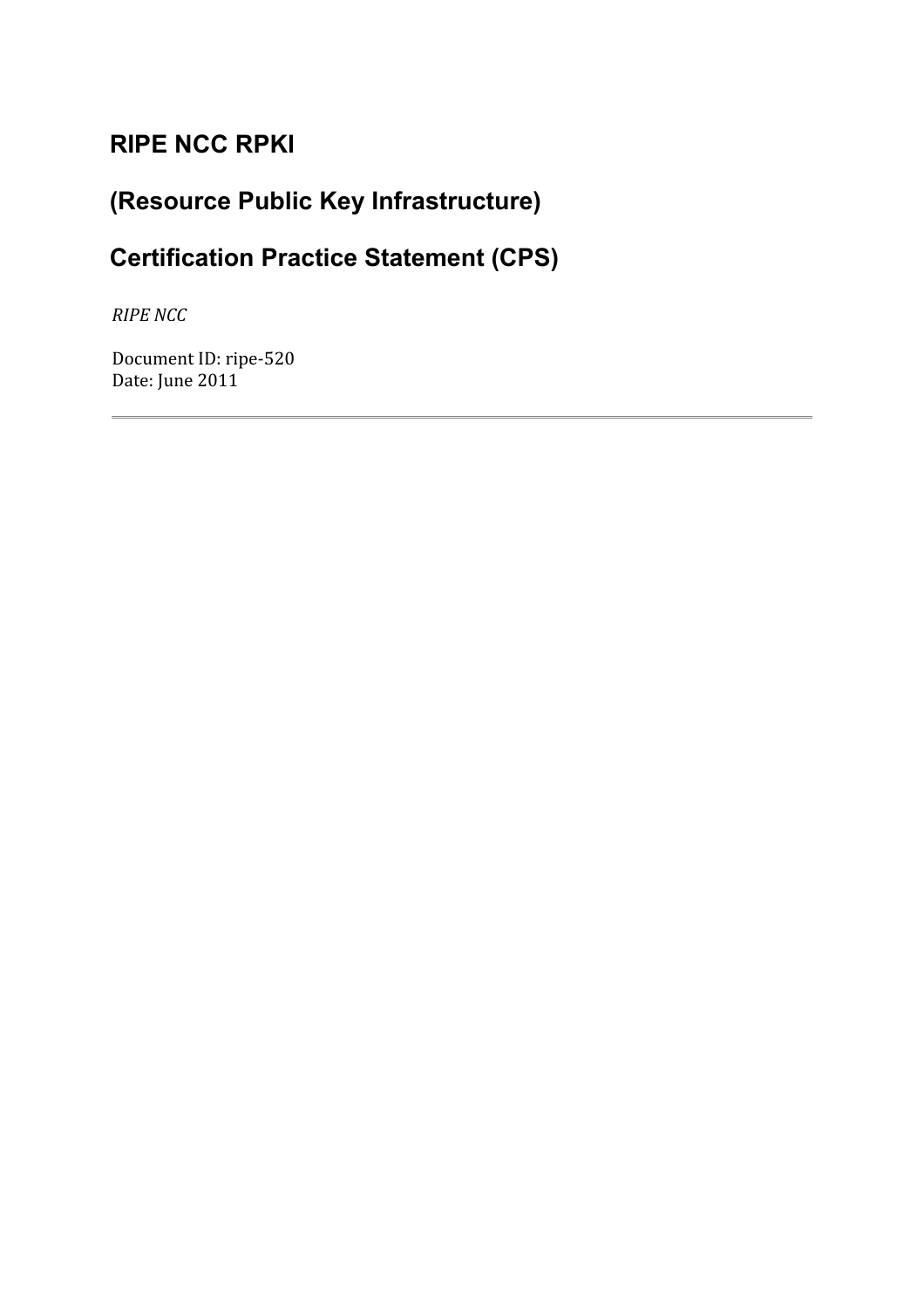

# RIPE NCC RPKI (Resource Public Key Infrastructure) Certification Practice Statement (CPS)

Last updated December 2010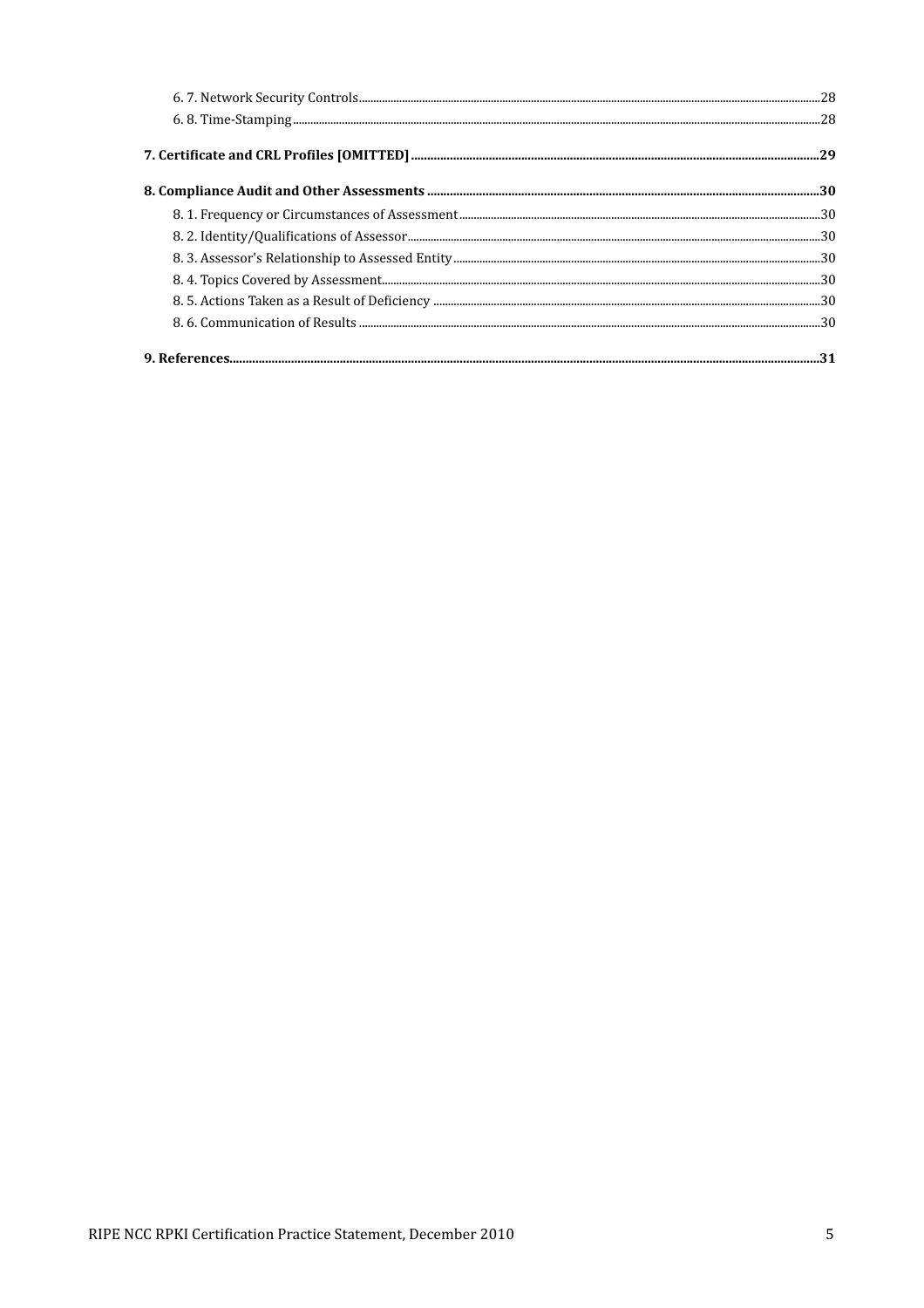# <span id="page-6-0"></span>**1.
Introduction**

# As per Certification Policy (CP) [RFCxxxx]:

This Public Key Infrastructure (PKI) is designed to support validation of claims by current holders of Internet number resources (INRs), in accordance with the records of the organisations that act as Certification Authorities (CAs) in this PKI. The ability to verify such claims is essential to ensuring the unambiguous distribution of these resources.

The structure of the Resource PKI (RPKI) is congruent with the number resource allocation framework of the Internet. The IANA
allocates
Internet
number
resources
to
Regional
Internet
Registries
(RIRs),
among
others,
as
well
as
for
special purposes [\[RFC5736\]](http://tools.ietf.org/html/rfc5736).
The
RIRs,
in
turn,
manage
the
allocation
of
number
resources
to
End
Users,
Internet
Service
Providers (ISPs)
and
others.

This PKI encompasses several types of certificates (see IETF document draft-ietf-sidr-arch-xx for more details):

- CA certificates for each organisation distributing INRs and for the INR holder
- End-entity (EE) certificates for organisations to validate digital signatures on RPKI-signed objects

In addition to the CP [RFCxxxx], relevant information about general PKI concepts may be found in RFC5280, "Internet X.509 Public Key Infrastructure Certificate and Certificate Revocation List (CRL) Profile".

# <span id="page-6-1"></span>**1.
1.
Overview**

This
CPS
describes:

- Participants
- Distribution of the certificates and Certificate Revocation Lists (CRLs)
- How certificates are issued, managed and revoked
- Facility
management
(physical
security,
personnel,
audit,
etc.)
- Key
management
- Audit
procedures

The PKI encompasses several types of certificates:

- CA certificates for each organisation distributing INRs and INR holders
- End entity (EE) certificates for organisations to validate digital signatures on RPKI-signed objects

The Certification Practice Statement is for convenience and informational purposes only. The Terms and Conditions for the RIPE NCC Certification Service can be found at: http://www.ripe.net/certification/legal/index.html

The RIPE NCC Certification Service Terms and Conditions prevail over the CPS and the CPS does not affect the interpretation of
these
Terms
and
Conditions.

# <span id="page-6-2"></span>1.2. Document Name and Identification

The name of this document is "RIPE NCC Certification Practice Statement for the Resource PKI".

# <span id="page-6-3"></span>**1.
3.
PKI
Participants**

As per CP [RFCxxxx]:

Note: In a PKI, the term "subscriber" refers to an individual or organisation that is a Subject of a certificate issued by a CA. The term is used in this fashion throughout this document, without qualification, and should not be confused with the networking use of the term to refer to an individual or organisation that receives service from an ISP. In such cases the term "network subscriber" will be used. Also note that, for brevity, this document always refers to PKI participants as organisations or entities,
even
though
some
of
them
are
individuals.

# <span id="page-6-4"></span>1.3.1. Certification Authorities

This CPS covers three types of CAs for the RPKI: one Offline CA for the RIPE NCC, one Online CA for the RIPE NCC, and a number of hosted member CAs, which are all equivalent and may be described as a single CA for the purpose of this document.

The Offline CA is the top level CA allowing the RIPE NCC to act as a Trust Anchor in the RPKI. The Online CA allows the RIPE NCC to act as parent CA to RIPE NCC Contributors. This two layer approach provides a secure revocation and recovery capability in case the Online CA is compromised or becomes unavailable. The Offline CA issues certificates only to instances of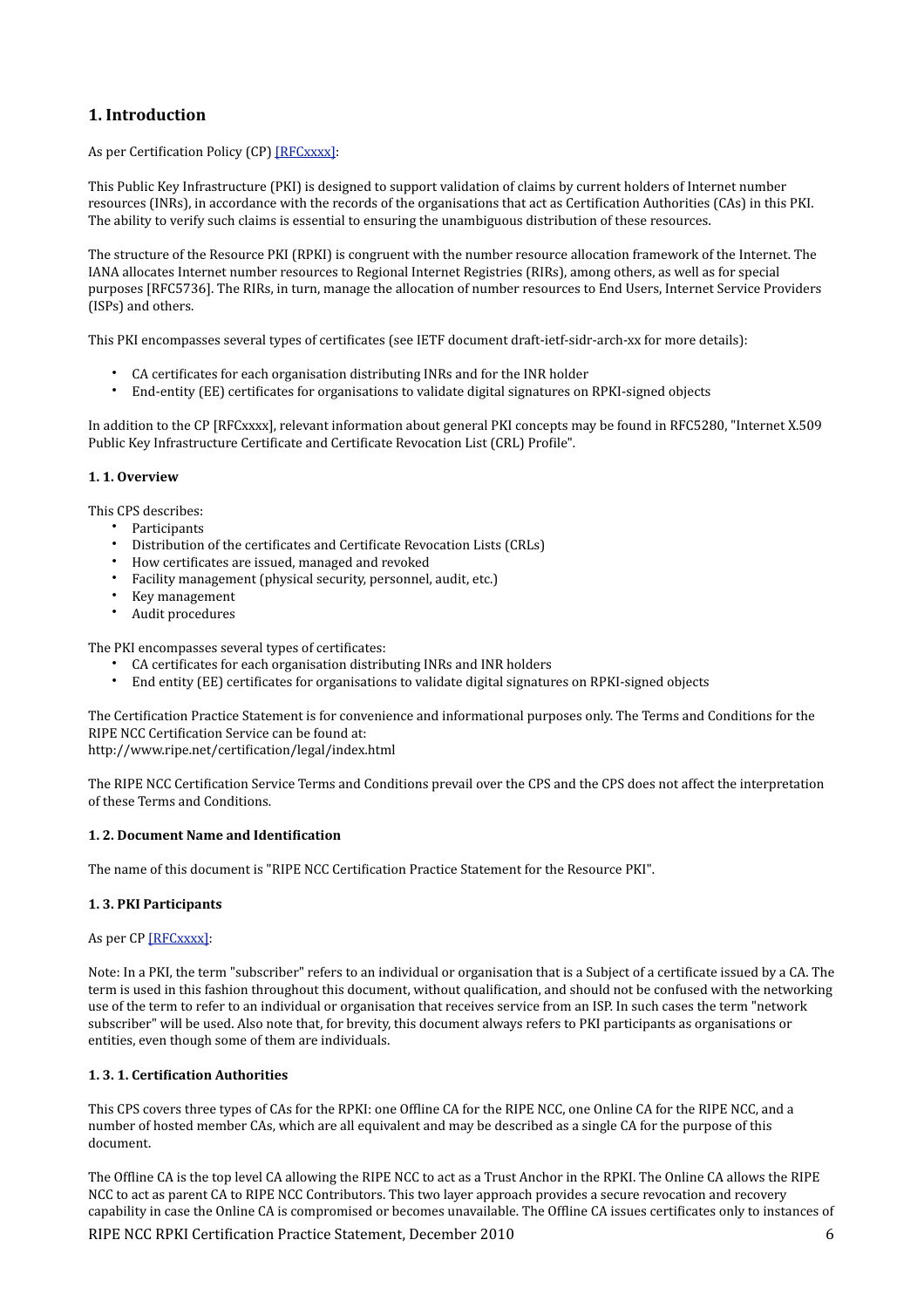the Online CA. The CRLs issued by the Offline CA are used to revoke only a certificate issued to the Online CA. The Online CA is used to issue RPKI certificates to RIPE NCC Contributors, to whom Internet number resources have been distributed.

In addition the RIPE NCC offers a hosted CA service to RIPE NCC Contributors. These CAs are designated "hosted member CAs". The hosted member CAs are highly automated, taking care of the major part of the operational burden for RIPE NCC Contributors
who
want
to
act
as
CAs
in
the
RPKI.

See also section 1.6 for definitions and acronyms used in this document.

# <span id="page-7-0"></span>**1.
3.
2.
Registration
Authorities**

There is no distinct Registration Authority (RA) for either the Offline CA or the Online CA operating under this CPS. The former needs no distinct RA capability because it issues certificates only to the Online CA. The Online CA depends on the signon mechanism used by the LIR Portal to identify individuals authorised to make requests. One of the possible sign-on mechanisms is by using an X.509 client certificate issued by the RIPE NCC Business PKI (see section 3.2.6 for more details). The RIPE NCC already establishes a contractual relationship with each subscriber (RIPE NCC Contributor) and assumes responsibility for distributing and tracking the current allocation of address space and AS Numbers. Since the RIPE NCC operates the LIR Portal sign-on service and BPKI CA, no distinct RA is used.

# <span id="page-7-1"></span>**1.
3.
3.
Subscribers**

All RIPE NCC Contributors can receive distributions of IP addresses and AS Numbers from the RIPE NCC Online CA and thus are
subscribers
in
the
PKI
sense.

# <span id="page-7-2"></span>**1.
3.
4.
Relying
parties**

# As
per
CP[\[RFCxxxx\]:](#page-31-1)

Entities or individuals that act in reliance on certificates or RPKI-signed objects issued under this PKI are relying parties. Relying parties may or may not be subscribers within this PKI. See section 1, 6 for the definition of an RPKI-signed object.

# <span id="page-7-3"></span>**1.
3.
5.
Other
participants**

The RIPE NCC operates a repository that holds certificates. CRLs and other RPKI-signed objects, such as Route Origin Authorisation
(ROA)
objects.

# <span id="page-7-4"></span>1.4. Certificate Usage

# <span id="page-7-5"></span>1. 4. 1. Appropriate certificate uses

The certificates issued under this hierarchy are for authorisation in support of validation of claims of current holdings of address space and/or AS Numbers. With regard to routing security, an initial goal of this PKI is to allow the holder of a set of address blocks to be able to declare, in a secure fashion, the AS Number of each entity that is authorised to originate a route to these addresses, including the context of ISP proxy aggregation. Additional uses of the PKI, consistent with the basic goal cited above,
are
also
permitted
under
this
policy.

# <span id="page-7-6"></span>1.4.2. Prohibited certificate uses

Any uses other than those described in section 1.4.1 are prohibited.

# <span id="page-7-7"></span>**1.
5.
CPS
Administration**

# <span id="page-7-8"></span>**1.
5.
1.
Organisation
administering
the
document**

Since this CPS describes the implementation of the Offline CA, Online CA and hosted member CAs maintained by the RIPE NCC, this CPS is also administered by the RIPE NCC. However, it should be noted that approval procedures described in [section
1.
5.
3‐4](#page-8-0) apply.

Whenever the implementation is changed, this CPS will be modified and republished as a RIPE Document. When this happens this will be announced through the appropriate communication channels (such as the RIPE NCC's ncc-announce mailing list).

# <span id="page-7-9"></span>**1.
5.
2.
Contact
person**

The RPKI CPS point of contact is the RIPE NCC, Singel 258, 1016AB, Amsterdam, Netherlands.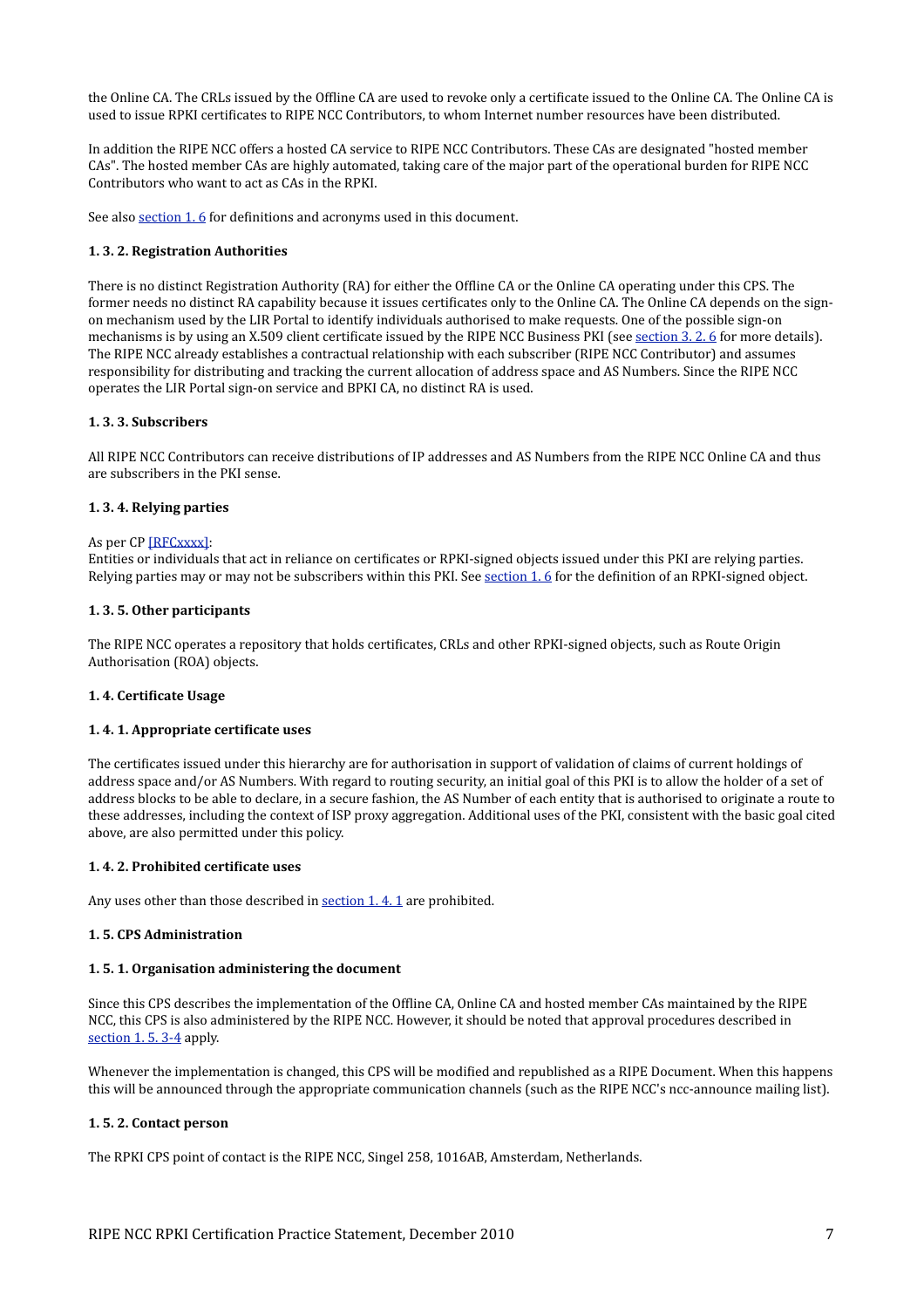# <span id="page-8-0"></span>**1.
5.
3.
Person
determining
CPS
suitability
for
the
policy**

This document is reviewed on behalf of the RIPE community by the Certification Authority Task Force (CA-TF). It is expected that the role of the CA-TF will be transferred to an appropriate RIPE Working Group when the RPKI becomes established as a RIPE
NCC
service.

# <span id="page-8-1"></span>**1.
5.
4.
CPS
approval
procedures**

A RIPE certification policy dealing with issues such as validity times, revocation, re-issuance and access to the services involved is currently being developed by the RIPE community. The implementation of the various CAs (Offline, Online and hosted member CAs) will reflect this policy.

This CPS is not subject to the RIPE Policy Development Process. It provides a detailed outline of the implementation of the RPKI by the RIPE NCC. The CPS is publicly available and when necessary, additional reporting mechanisms, such as mailing lists or presentations at RIPE Meetings, are used to communicate the contents. When the RIPE NCC RPKI implementation is found to be inconsistent with applicable policies the RIPE NCC is committed to update the implementation and this CPS.

# <span id="page-8-2"></span>1.6. Definitions and Acronyms

| <b>BPKI</b>                 | Business PKI: A BPKI is used by the RIPE NCC to identify RIPE NCC Contributors to whom<br>RPKI certificates can be issued.                                                                                                                                                                                                                                                                   |
|-----------------------------|----------------------------------------------------------------------------------------------------------------------------------------------------------------------------------------------------------------------------------------------------------------------------------------------------------------------------------------------------------------------------------------------|
| CA                          | Certificate Authority. A CA is an entity that issues digital certificates for use by other parties. A<br>CA may issue CA certificates to subordinate CAs. Thus a tree structure of CAs can be created,<br>often dubbed Public Key Infrastructure (PKI). The RIPE NCC operates three levels of CAs in the<br>PKI hierarchy, covered in this CPS:                                              |
| Offline CA                  | The RIPE NCC Offline CA. This CA is kept offline when not in use for security reasons, and acts<br>as the top level in the hierarchy. For the moment this CA is making itself available as a Trust<br>Anchor as described in [draft-TA-version4]. In the future this CA may become subordinate to a<br>top level single Trust Anchor CA that will issue certificates to all RIRs.            |
| Online CA                   | The RIPE NCC Online CA. This CA is used on a daily basis to issue certificates to subordinate<br>hosted member CAs.                                                                                                                                                                                                                                                                          |
| Hosted member CA            | A hosted member CA that is technically hosted by the RIPE NCC as a RIPE NCC service in the<br>LIR Portal.                                                                                                                                                                                                                                                                                    |
| <b>CP</b>                   | Certificate Policy for the Resource PKI (RPKI). See [RFCxxxx].                                                                                                                                                                                                                                                                                                                               |
| <b>CPS</b>                  | Certification Practice Statement. A CPS is a document that specifies the practices that a<br>Certification Authority employs in issuing certificates.                                                                                                                                                                                                                                        |
| <b>ISP</b>                  | Internet Service Provider. An ISP is an organisation managing and selling Internet services to<br>other organisations.                                                                                                                                                                                                                                                                       |
| LIR                         | Local Internet Registry. This is an organisation, typically a network service provider, that<br>distributes IP addresses and AS Numbers to End Users and/or uses them in its own<br>infrastructure. RIPE NCC Contributors are usually referred to as "LIRs".                                                                                                                                 |
| <b>LIR Portal</b>           | The public portal provided by the RIPE NCC to its members (LIRs) that allows them access to<br>various RIPE NCC services, including the hosted member CA service. The portal is also used to<br>access the RIPE NCC Online CA by specific users, as described later in this CPS.                                                                                                             |
| <b>RIPE NCC Contributor</b> | A natural person or legal entity that has entered into the RIPE NCC Standard Service<br>Agreement with the RIPE NCC.                                                                                                                                                                                                                                                                         |
| <b>RIR</b>                  | Regional Internet Registry. An RIR is an organisation that manages the distribution and<br>registration of IP address and AS Numbers within a particular region of the world. At present,<br>there are five RIRs: ARIN (North America), RIPE NCC (Europe, the Middle East and parts of<br>Central Asia), APNIC (Asia-Pacific), LACNIC (Latin America and Caribbean) and AfriNIC<br>(Africa). |
| <b>RP</b>                   | Relying Party as defined in section 1.3.4.                                                                                                                                                                                                                                                                                                                                                   |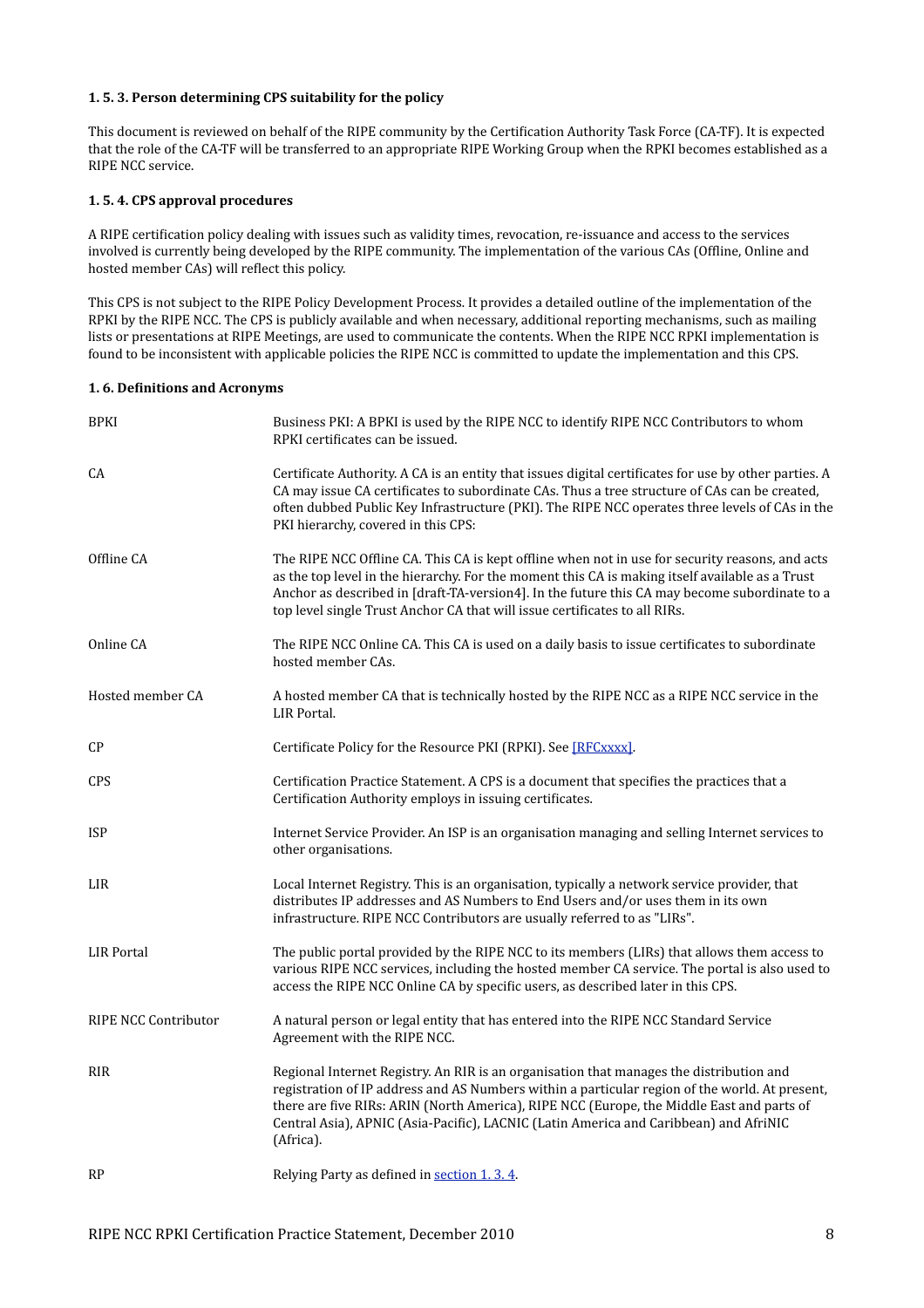The top CA certificate in the chain used for validation. Relying Parties choose which CA certificate they trust as being the top of the validation tree. Relying Parties may choose
to
trust
more
than
one
TA.

RPKI Objects and Certificates:

| Certificate | An X.509 PKIX Resource Certificate as described in [res-certificate-profile].                                                                                                                                                                                                                                |
|-------------|--------------------------------------------------------------------------------------------------------------------------------------------------------------------------------------------------------------------------------------------------------------------------------------------------------------|
|             | Certificates come in two flavors:                                                                                                                                                                                                                                                                            |
|             | Certificate Authority (CA) Certificates are used by Certificate Authorities to issue subordinate<br>certificates and EE certificates.                                                                                                                                                                        |
|             | End Entity (EE) Certificates are embedded in RPKI-signed objects such as Manifests and ROAs<br>and are used to sign these objects (see [RFCsignedobject]). Note the CAs described in this CPS<br>do not currently issue any multi-use End Entity Certificates as described in [res-certificate-<br>profile]. |
| <b>ROA</b>  | Route Origin Authorisation. This is a digitally signed object that identifies a network operator,<br>identified by an AS Number, that is authorised to originate routes to a specified set of address<br>blocks. See [RFCroa].                                                                               |
| <b>CRL</b>  | Certificate Revocation List as described in [res-certificate-profile].                                                                                                                                                                                                                                       |
| $M$ anifast | A gianod object under the DDVI listing all suberdinate signed objects and contificates for a CA                                                                                                                                                                                                              |

Manifest Manifest and certificates for a CA signed object under the RPKI listing all subordinate signed objects and certificates for a CA certificate. See [RFCmanifest].

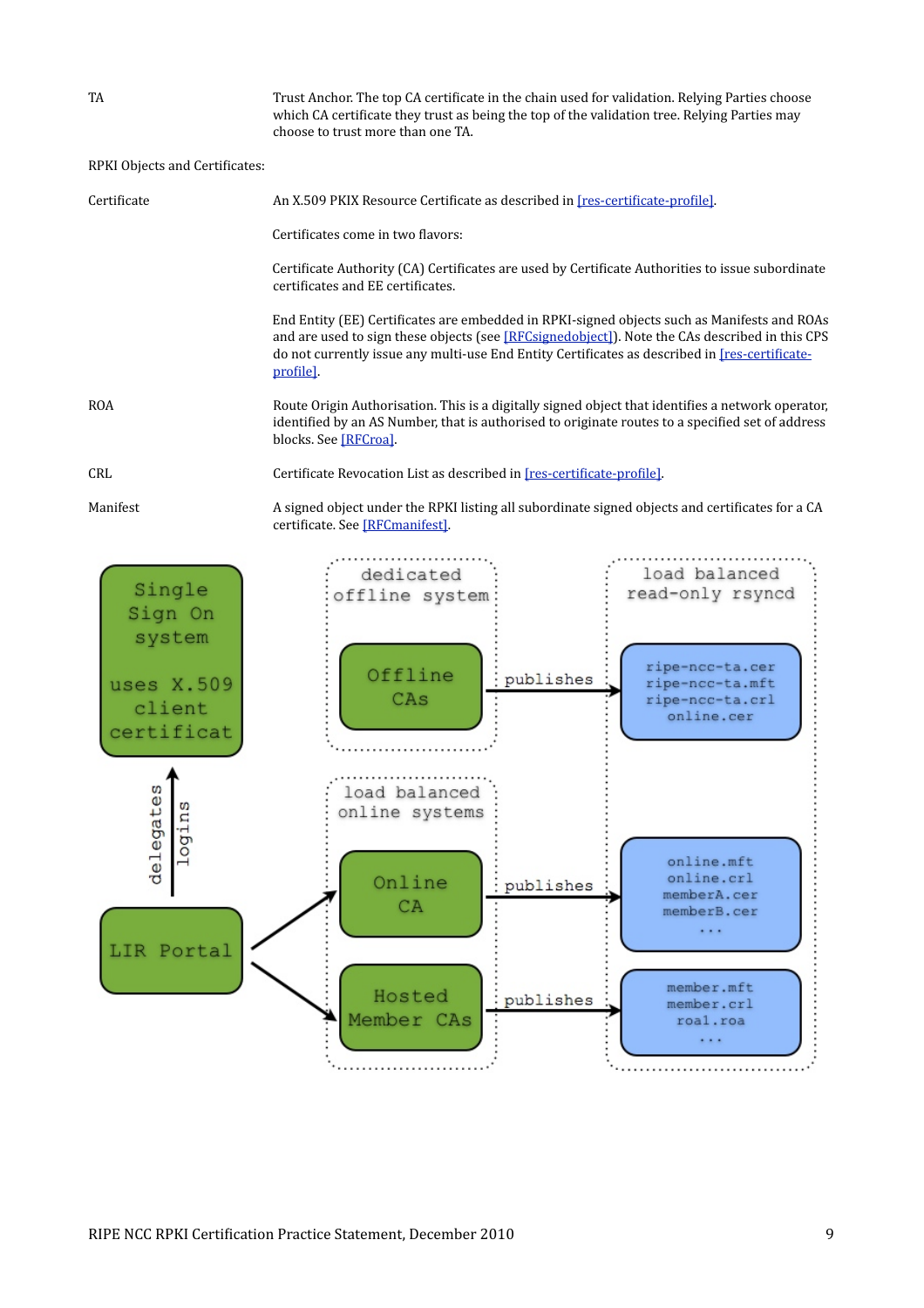| file            | description                                                                                                               |
|-----------------|---------------------------------------------------------------------------------------------------------------------------|
| ripe-ncc-ta.cer | RIPE NCC Offline CA (Trust Anchor) Certificate.                                                                           |
| ripe-ncc-ta.crl | The Certificate Revocation List (CRL) for the RIPE NCC Offline CA<br>(Trust Anchor).                                      |
| ripe-ncc-ta.mft | The Manifest object listing all subordinate objects and certificates<br>signed by the RIPE NCC Offline CA (Trust Anchor). |
| lonline.cer     | The Online CA certificate that is signed and published by the RIPE<br>NCC Offline CA (Trust Anchor).                      |
| online.crl      | The Certificate Revocation List (CRL) for the Online CA.                                                                  |
| online.mft      | The Manifest object listing all subordinate objects and certificates<br>signed by the Online CA.                          |
| member.cer      | The member CA certificate that is signed and published by the Online<br>CA.                                               |
| member.crl      | The Certificate Revocation List (CRL) for the member CA.                                                                  |
| member.mft      | The Manifest object listing all subordinate objects and certificates<br>signed by the member CA.                          |
| roa1.roa        | A ROA RPKI-signed object for the member CA.                                                                               |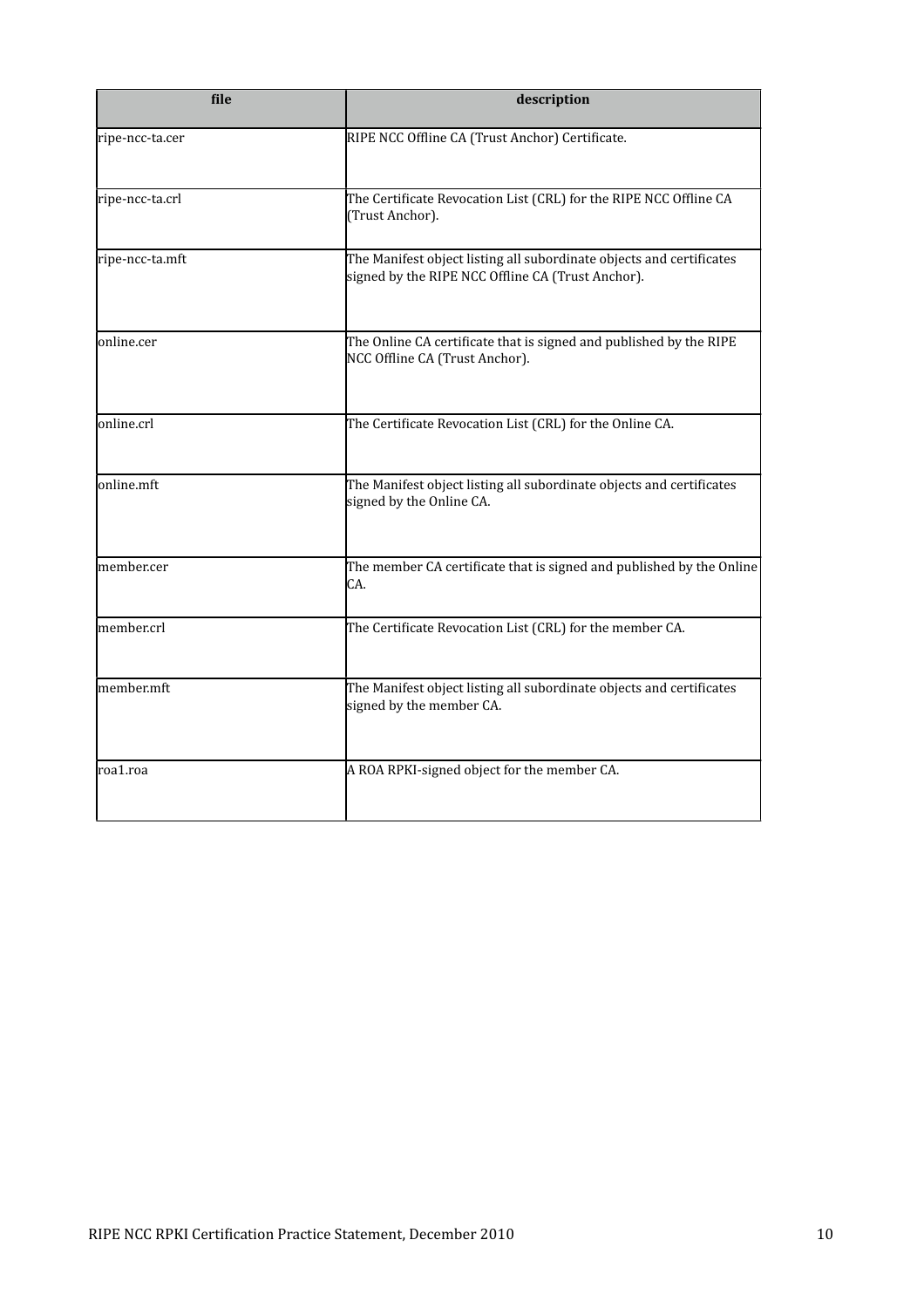# <span id="page-11-0"></span>**2.
Publication
And
Repository
Responsibilities**

# <span id="page-11-1"></span>**2.
1.
Repositories**

As per the CP [\[RFCxxxx\],](#page-31-1) certificates, CRLs and RPKI-signed objects are made available to all network operators to download, to
enable
them
to
validate
this
data.

# <span id="page-11-2"></span>2. 2. Publication of Certification Information

RIPE NCC uploads the certificates. CRLs and RPKI-signed objects that it issues to a local repository system that operates as part of a world-wide distributed system of repositories.

# **Offline CA**

The CA certificate for the RIPE NCC Offline CA is intended to be used as a Trust Anchor by relying parties. The Trust Anchor Locator, as per [RFCtrustanchor], follows:

rsync://rpki.ripe.net/ta/ripe‐ncc‐ta.cer MIIBIjANBgkqhkiG9w0BAQEFAAOCAQ8AMIIBCgKCAQEA0URYSGqU z2myBsOzeW1jQ6NsxNvlLMyhWknvnl8NiBCs/T/S2XuNKQNZ+wBZ xIgPPV2pFBFeQAvoH/WK83HwA26V2siwm/MY2nKZ+Olw+wlpzlZ1 p3Ipj2eNcKrmit8BwBC8xImzuCGaV0jkRB0GZ0hoH6Ml03umLprR sn6v0xOP0+l6Qc1ZHMFVFb385IQ7FQQTcVIxrdeMsoyJq9eMkE6D oclHhF/NlSllXubASQ9KUWqI0+Ot3QCXr4LXECMfkpkVR2TZT+v5 v658bHVs6ZxRD1b6Uk1uQKAyHUbn/tXvP8lrjAibGzVsXDT2L0x4 Edx+QdixPgOji3gBMyL2VwIDAQAB

# **Online
CA**

The Online CA publishes subordinate certificates, CRLs and RPKI-signed objects under: rsync://rpki.ripe.net/repository/33/36711f‐25e1‐4b5c‐9748‐e6c58bef82a5/1/

# **Hosted
member
CAs**

The hosted member CAs publish subordinate signed objects in the repository that is hosted by the RIPE NCC: rsync://rpki.ripe.net/repository

The exact URI of the publication point is unique per hosted member CA and can be found in the hosted member CA certificate as described in [res-certificate-profile].

Note the repository structure is defined in [\[RFCrepos\]](#page-31-7).

# <span id="page-11-3"></span>**2.
3.
Time
or
Frequency
of
Publication**

A certificate will be published within 24 hours after issuance.

# <span id="page-11-4"></span>**2.
4.
Access
Controls
on
Repositories**

Write access to the repositories is limited to the systems running the Offline CA, Online CA and hosted member CAs.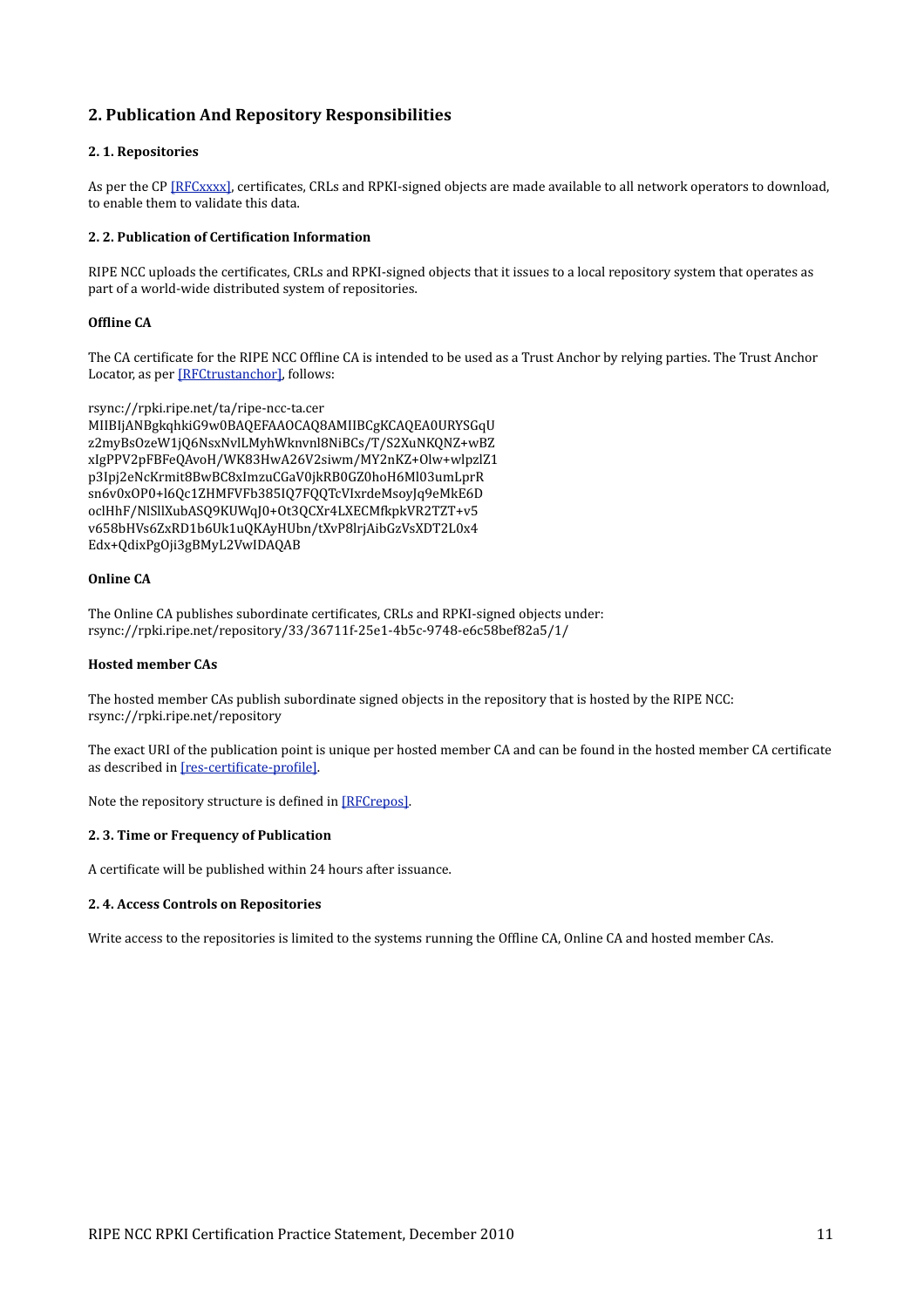# <span id="page-12-0"></span>**3.** Identification And Authentication

# <span id="page-12-1"></span>**3.
1.
Naming**

# <span id="page-12-2"></span>**3.
1.
1.
Types
of
names**

The Subject of each certificate issued by the RIPE NCC is identified by an X.500 Distinguished Name (DN).

For the Offline CA the self-signed CA certificate is published as a Trust Anchor, as described in section 2.2. The subject is 'CN=ripe‐ncc‐ta'.

For all other certificates controlled by the Offline CA, Online CA and hosted member CAs the subject has the format CN=<pub key hash>, where the public key hash is a Base64 encoded form of the public key SHA-1 hash, as described in section 2.1 of [\[RFC4387\]](#page-31-8).

# <span id="page-12-3"></span>**3.
1.
2.
Need
for
names
to
be
meaningful**

The Subject name in each subscriber certificate will be unique to the public key found on the certificates.

Note: The name of the holder of an address block or AS Number is intended to not be "meaningful" in the conventional, human-readable sense, since certificates issued under this PKI are used for authorisation in support of applications that make use of attestations regarding INR holdings, not for identification.

# <span id="page-12-4"></span>**3.
1.
3.
Anonymity
or
pseudonymity
of
subscribers**

Although subject names in certificates issued by this registry are not meaningful, and may appear "random,", anonymity is not a function of this PKI, and thus no explicit support for this feature is provided.

# <span id="page-12-5"></span>**3.
1.
4.
Rules
for
interpreting
various
name
forms**

None.

# <span id="page-12-6"></span>**3.
1.
5.
Uniqueness
of
names**

The generated subject based on the public key hash, as described in 3.1.1, reduces the likelihood of accidental collisions to a negligible
minimum.

# <span id="page-12-7"></span>**3.
1.
6.
Recognition,
authentication,
and
role
of
trademarks**

Because the subject names are not intended to be meaningful, there is no provision to recognise or authenticate trademarks, service
marks,
etc.

# <span id="page-12-8"></span>**3.
2.
Initial
Identity
Validation**

# <span id="page-12-9"></span>**3.
2.
1.
Method
to
prove
possession
of
private
key**

For the Offline CA, proof of possession of the private keys used for the self-signed certificate can be determined internally.

For the Online CA that acts as subscriber to the Offline CA, possession of the private keys is effected via the procedures used to generate and manage these keys. Specifically, the RIPE NCC uses a hardware security module (HSM) to generate the key pairs for each of these CAs and thus assures that the private key is appropriately associated with the public key in the certificates issued
by
each
of
these
CAs

For the hosted member CAs that act as subscribers to the Online CA, possession of the private keys is effected by the system. Note that the hosted member CAs are managed systems and operators do not access the keys directly. These CAs will contact the Online CA as needed via protocols internal to the RIPE NCC. These protocols also cover proof of possession of the private keys.

# <span id="page-12-10"></span>**3.
2.
2.
Authentication
of
organisation
identity**

The hosted Member CA is available only to RIPE NCC Contributors. The RIPE NCC has already established procedures to verify the
identity
of
the
RIPE
NCC
Contributors.
These
procedures
are
explained
here: http://www.ripe.net/info/faq/membership/newlir‐setup.html#1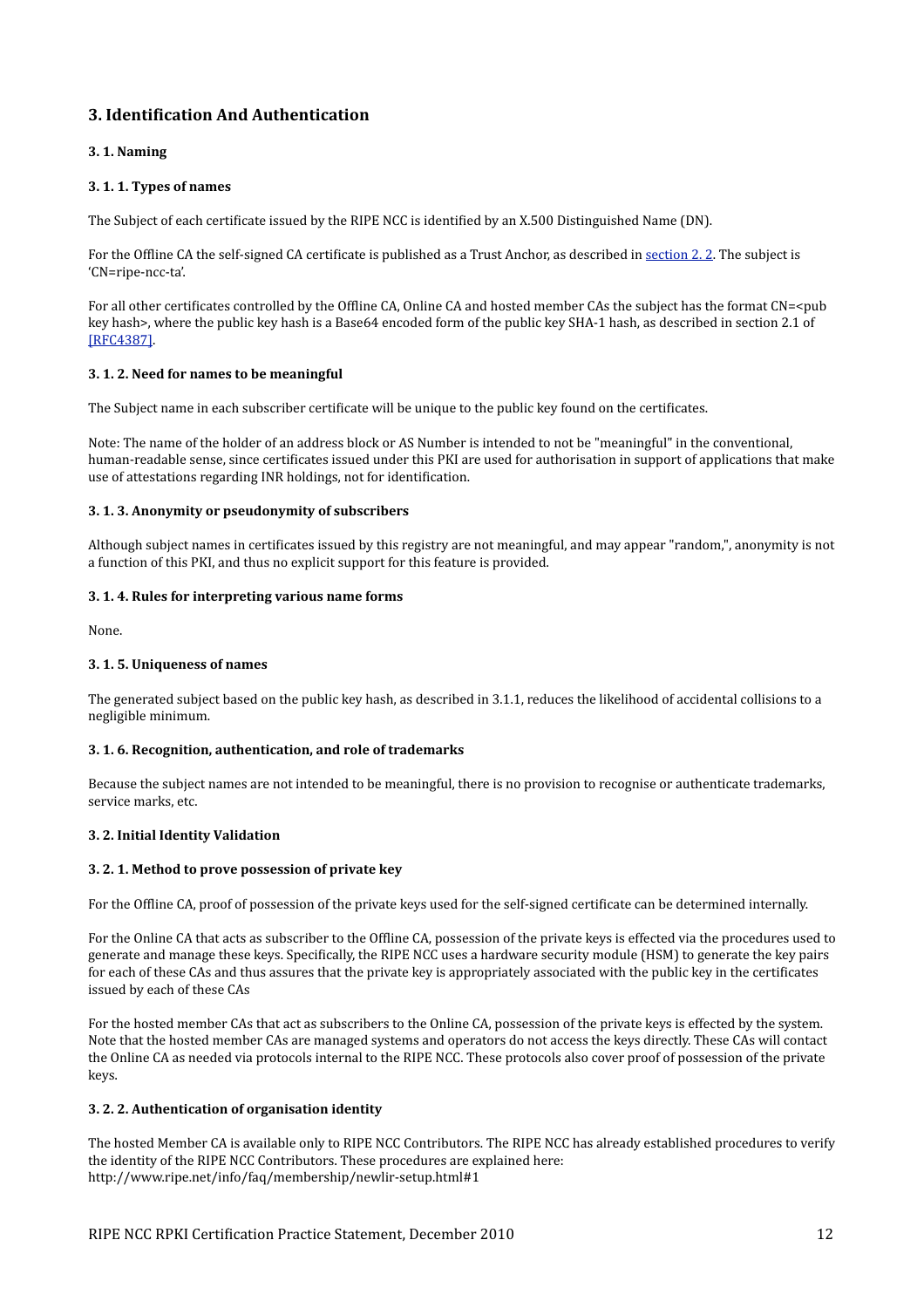However it should be noted that certificates issued under this PKI do not attest to the identity of certificate holders. This is also reflected by the seemingly random subject names as described in 3.1.3.

For hosted member CAs the RIPE NCC is able to map a logged in user to a specific organisation, and the organisation can be mapped to a specific public key. Thus the RIPE NCC is able to map these public keys to a specific set of resources as represented
in
the
RIPE
NCC
records.

# <span id="page-13-0"></span>**3.
2.
3.
Authentication
of
individual
identity**

The individuals who are authorised to operate the Offline CA are authenticated by possession of the necessary HSM key cards and
via
physical
and
procedural
security
access
controls.

For hosted member CAs, individual identity is delegated to the RIPE NCC Contributor's LIR Portal "admin" user. Admin users must set up users for their LIR and associate them with the 'certification' role in order to grant individuals access to the certification section.

The admin user's identity can be (re-)established using the admin password reset procedure: https://lirportal.ripe.net/lirportal/activation/activation\_request.html

The reset procedure involves two halves of a code that are sent via two separate paths, email and fax, that need to be combined
in
order
to
reset
the
"admin"
account's
password.

For the Online CA, the same mechanism is used as described for hosted member CA users. It should be noted, however, that these users require an additional role that can not be set through the public user management interface.

# <span id="page-13-1"></span>3. 2. 4. Non-verified subscriber information

No non-verified subscriber data is included in certificates issued under this certificate policy.

# <span id="page-13-2"></span>**3.
2.
5.
Validation
of
authority**

Access to the Offline CA is restricted to a Developer that has access to the Unix account on the server. In addition, the HSM key cards are protected by pass phrases known only to the individual CA Operators (see section 5.2.3 for a description of the CA Operator
role).

Access to the Online CA is restricted to CA Operators using the LIR Portal to log in and having an additional role enabled by the administrators of the single sign-on system (this role can not be set by others).

Access to the hosted member CA is restricted to users of the LIR Portal that have the "certification" role enabled by the "admin"
user
for
their
registry.

# <span id="page-13-3"></span>**3.
2.
6.
Criteria
for
interoperation**

The RPKI is not intended to interoperate with any other PKI at this stage.

The function of the Online CA will be extended in the future to interoperate with the other four RIRs and RIPE NCC Contributors
operating
their
own
CAs.

# <span id="page-13-4"></span>3. 3. Identification and Authentication for Re-Key Requests

# <span id="page-13-5"></span>3. 3. 1. Identification and authentication for routine re-key

For the Offline CA and Online CA the same identification and authentication mechanisms apply as described in section 3. 2. 3.

For hosted member CAs routine re-keys are automated by the software and no explicit authentication is required. A routine re-key is initiated whenever the current key for a hosted member CA is older than five years.

The key roll over algorithm is described in [RFCkeyroll].

# <span id="page-13-6"></span>**3. 3. 2. Identification and authentication for re-key after revocation**

The old key can be revoked as the final step in key rollover algorithm [RFCkeyroll], after a new key has been activated.

In our implementation, old keys are not automatically revoked after a routine re-key. Explicit revocation of old keys can be done by CA Operators of the Offline CA and Online CA. CA Operators for the Online CA can also revoke old keys for specific hosted member CAs. Identification and authentication for these roles has been described in section 3.2.3.

RIPE NCC RPKI Certification Practice Statement, December 2010 13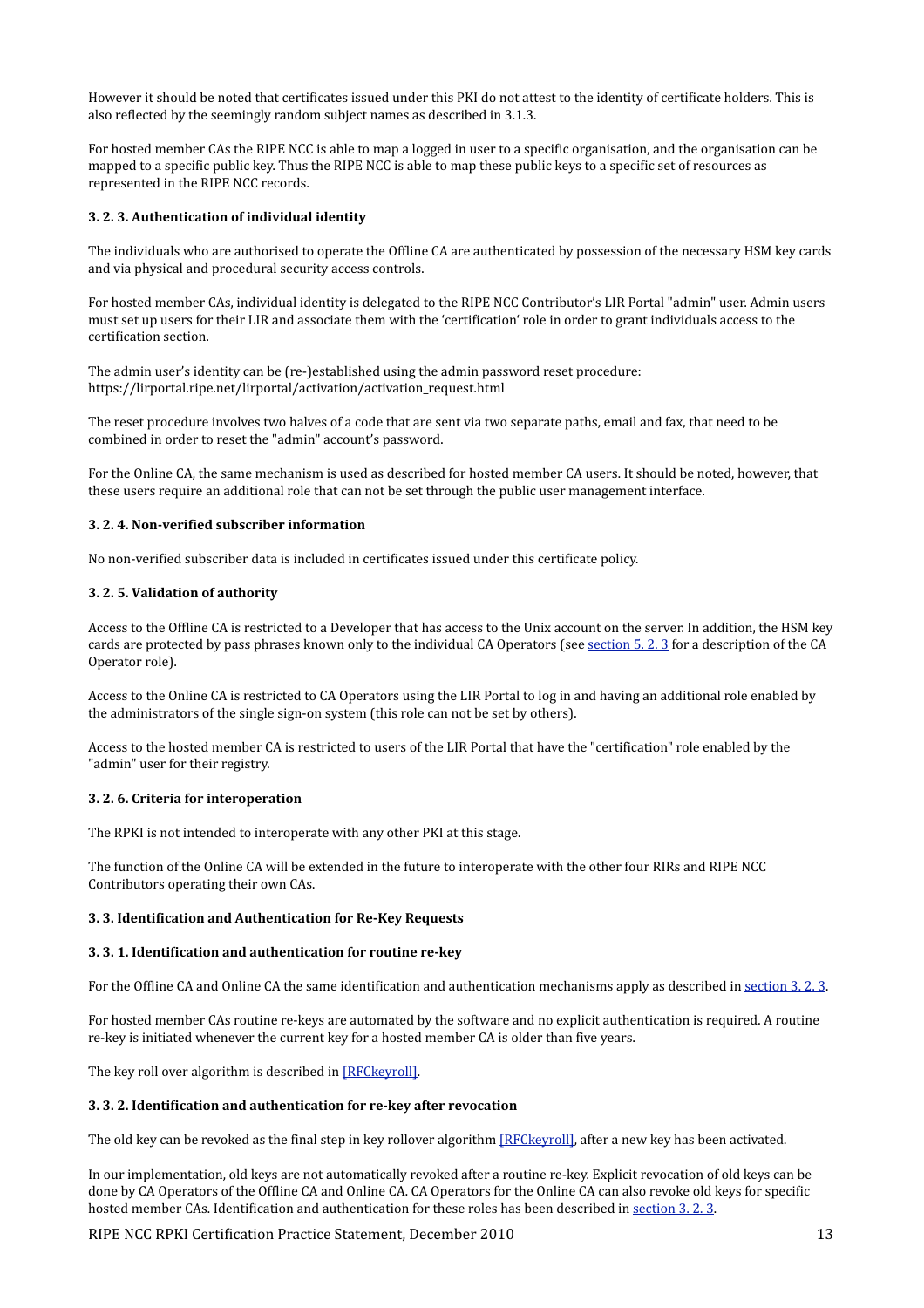The RIPE NCC implementation may change following discussion of the key rollover standard, as the standard is currently unclear about whether revocation of the old key should be done immediately. Current belief is that there is no reason (security
or
operational)
why
old
keys
should
not
be
automatically
revoked
after
a
successful
re‐key,
so
that
may
well
be implemented
in
the
near
future.

# <span id="page-14-0"></span>3.4. Identification and Authentication for Revocation Request

For hosted member CAs it should be noted that user actions in the interface may result in revocation of EE certificates used for objects (such as ROAs) that should be invalidated.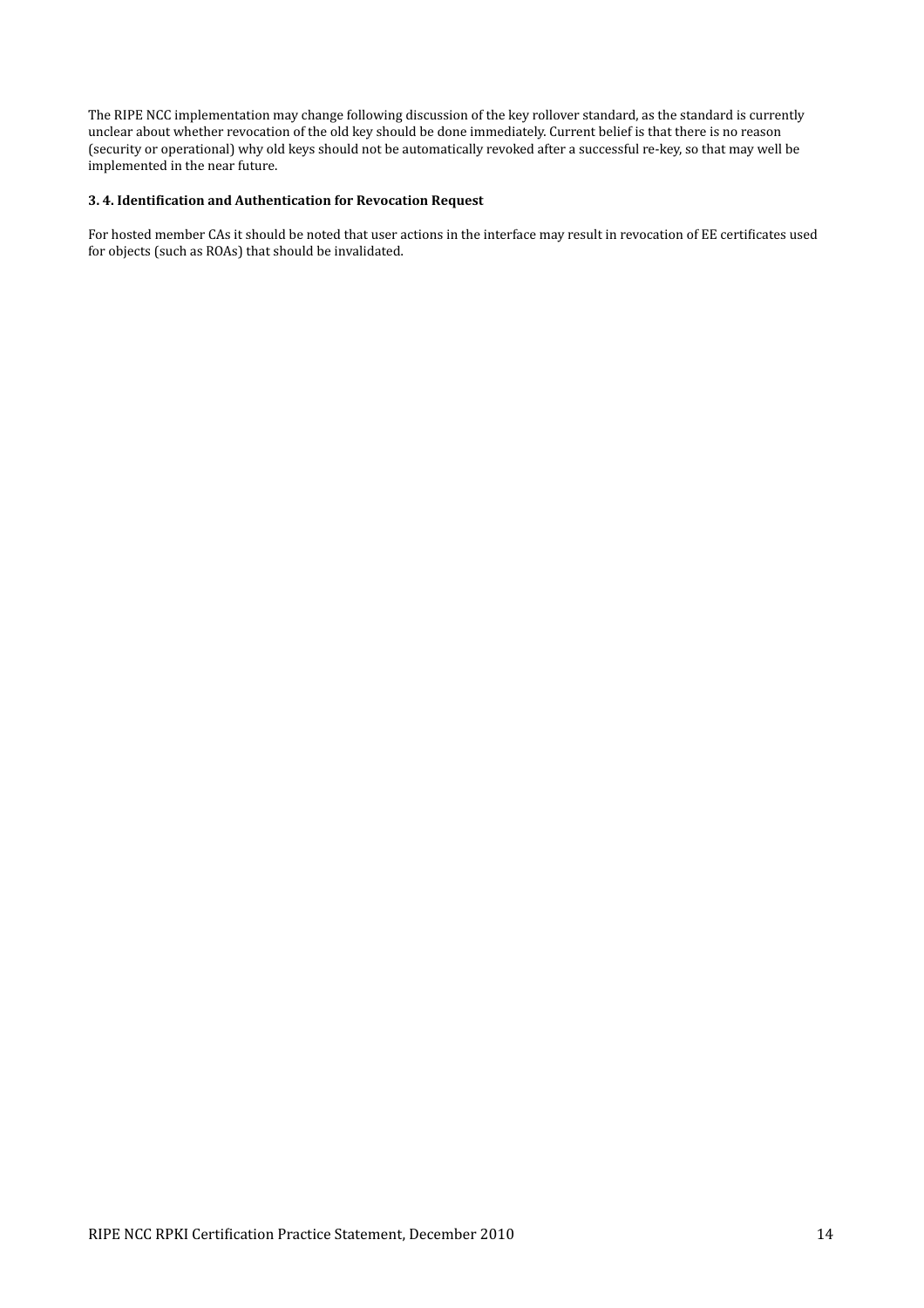# <span id="page-15-0"></span>4. Certificate Life-Cycle Operational Requirements

# <span id="page-15-1"></span>**4. 1. Certificate Application**

# <span id="page-15-2"></span>4. 1. 1. Who can submit a certificate application

Any RIPE NCC Contributor may request a certificate.

# <span id="page-15-3"></span>**4.
1.
2.
Enrolment
process
and
responsibilities**

For the Offline CA a Developer can configure and initialise the CA on a server controlled by the RIPE NCC (see section 5.2.1) for
a
description
of
the
Developer
role).

For the Online CA a Developer can install and initialise the application. When this has been done a CA Operator can log in and initialise
the
Online
CA.

For hosted member CAs: RIPE NCC Contributors may use a hosted member CA hosted by the RIPE NCC as part of the RIPE NCC LIR portal. In order to activate the hosted member CA an "admin" user must log in and grant the "certification" role to a normal user. This user must then log in and ensure that a client certificate has been generated for them (or generate one if this is missing). The user that has the "certification" role will then be able to click through on a link labeled "Certification". This link will take the user to a page where they must explicitly opt in to the hosted member CA service - they do this by clicking "Yes, I want to activate my hosted member CA". After activation, a mostly automated hosted member CA will be created.
Authentication
and
authorisation
for
further
automated
processes
should
be
considered
transitive
from
the
moment that
user
opted‐in
and
activated
the
hosted
member
CA,
as
described
here.

# <span id="page-15-4"></span>**4. 2. Certificate Application Processing**

For hosted member CAs an initial CA certificate is requested automatically by the system when the authorised user chooses to opt
in
to
the
service.

# <span id="page-15-5"></span>4. 2. 1. Performing identification and authentication functions

See section 3.2.3.

# <span id="page-15-6"></span>4. 2. 2. Approval of certificate applications

The online CA will issue certificates to hosted member CAs with a validity time to the end of the calendar year, plus a six months grace period to allow for renewal before the certificate expires.

All Provider Aggregatable (PA) resources registered to the RIPE NCC Contributor at the time of issuance will be included in the certificate.

For hosted member CAs, the system will automatically request renewal of the CA certificate that lists all eligible resources when new resources are received by the RIPE NCC Contributor and/or a new validity time is applicable.

# <span id="page-15-7"></span>4. 2. 3. Time to process certificate applications

The RIPE NCC will issue a certificate attesting to resource allocations within one business day of approval of the certificate application.

# <span id="page-15-8"></span>**4.3. Certificate Issuance**

# <span id="page-15-9"></span>4. 3. 1. CA actions during certificate issuance

The Offline CA will produce a response message that includes all publishable certificates and other objects after the certificate has been issued. This message can be physically transferred to the Online CA, where it is published.

The Online CA and hosted member CAs make all subordinate certificates and objects available for publication. In practice, the system will make a best effort to publish these materials as soon as possible, but as described in section 2. 3, publication should
happen
within
no
more
than
24
hours
of
issuance.

# <span id="page-15-10"></span>4. 3. 2. Notification to subscriber by the CA of issuance of certificate

Publication of a certificate in the repository operated by RIPE NCC is the means by which a subscriber is notified of certificate issuance.
This
procedure
is
employed
by
all
CAs
covered
by
this
CPS.

RIPE NCC RPKI Certification Practice Statement, December 2010 15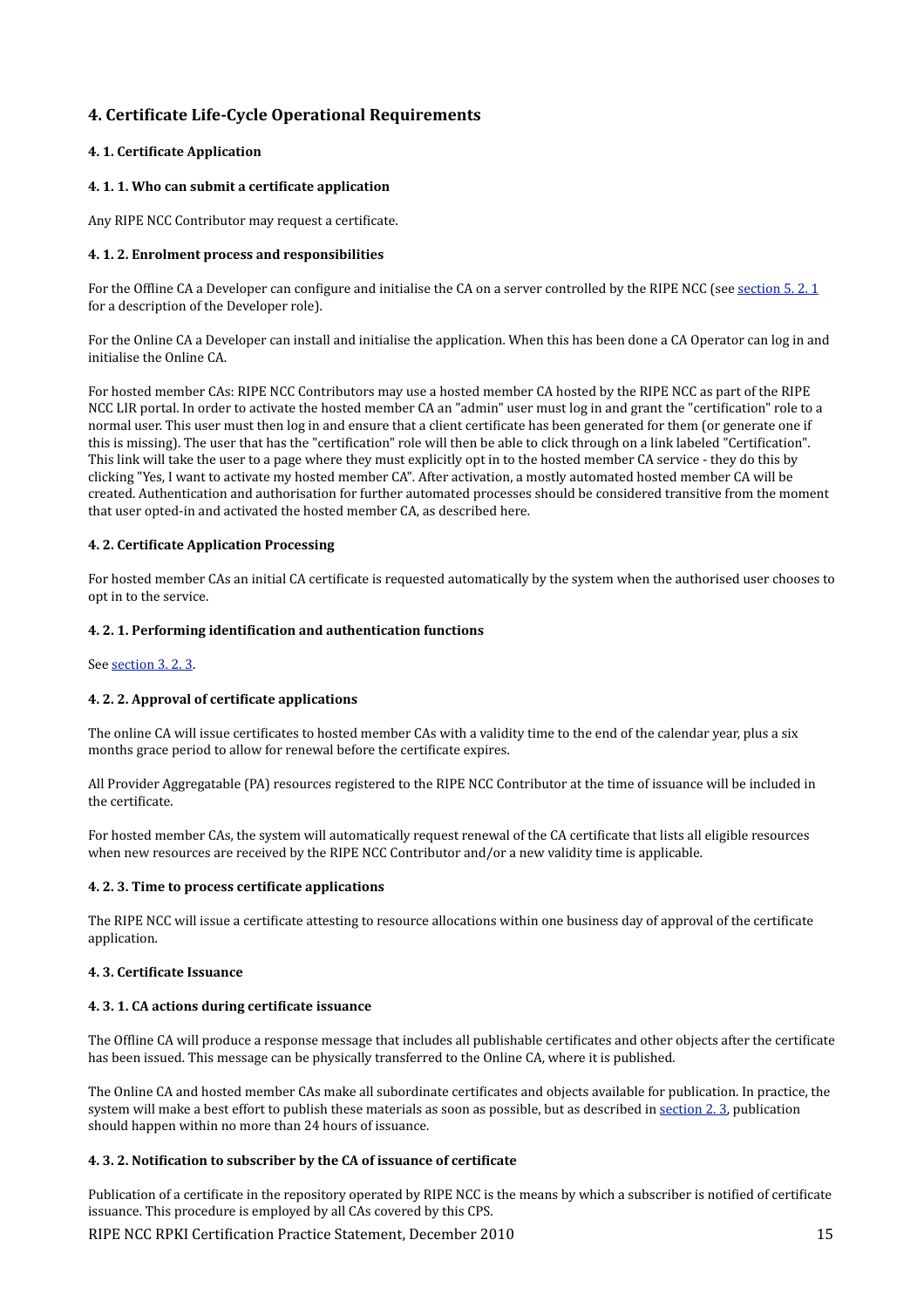# <span id="page-16-0"></span>4. 3. 3. Notification of certificate issuance by the CA to other entities

Publication of a certificate in the repository operated by RIPE NCC is the means by which other entities are notified of certificate issuance.

# <span id="page-16-1"></span>**4.4. Certificate Acceptance**

#### <span id="page-16-2"></span>4.4.1. Conduct constituting certificate acceptance

A subscriber is presumed to have accepted a certificate issued by any of the Certificate Authorities covered by this CPS and published
in
the
RIPE
NCC
repository
unless
the
subscriber
contacts
the
RIPE
NCC.

# <span id="page-16-3"></span>4.4.2. Publication of the certificate by the CA

Certificates will be published in the repository system within one business day of being issued by any of the CAs covered by this
CPS.

#### <span id="page-16-4"></span>**4. 5. Key Pair and Certificate Usage**

A
summary
of
the
use
model
for
the
IP
Address
and
AS
Number
PKI
is
provided
below.

#### <span id="page-16-5"></span>4. 5. 1. Subscriber private key and certificate usage

The hosted member CAs receive CA certificates from the Online CA. This means that these certificates could in principal be used to issue subordinate CA certificates. However, the hosted system does not provide this functionality. The hosted member CA certificates will only be used (by the system) to issue EE certificates used for RPKI-signed objects (such as ROAs) and manifests.

#### <span id="page-16-6"></span>4. 5. 2. Relying party public key and certificate usage

Reliance on a certificate must be reasonable under the circumstances. If the circumstances indicate a need for additional assurances,
the
relying
party
must
obtain
such
assurances
in
order
for
such
reliance
to
be
deemed
reasonable.

Before any act of reliance, relying parties MUST independently (1) verify that the certificate will be used for an appropriate purpose that is not prohibited or otherwise restricted by this CPS (see section 1.5), and (2) assess the status of the certificate and all the CAs in the chain (terminating at the RIPE NCC Trust Anchor) that issued the certificates relevant to the certificate in question. If any of the certificates in the certificate chain have been revoked, the relying party is solely responsible for determining whether reliance on a digital signature to be verified by the certificate in question is acceptable. Any such reliance
is
made
solely
at
the
risk
of
the
relying
party.

If a relying party determines that use of the certificate is appropriate, the relying party must utilise appropriate software and/ or hardware to perform digital signature verification as a condition of relying on the certificate. Moreover the relying party MUST validate the certificate in a manner consistent with the RPKI certificate profile [RFCyyyy], which specifies the extended validation algorithm for RPKI certificates.

#### <span id="page-16-7"></span>**4.6. Certificate Renewal**

Note that the hosted member CAs do not issue CA certificates to subordinate CAs and there is no need for certificate renewal for EE certificates used for signed objects. However, hosted member CAs are mentioned a few times in this section as children of
the
Online
CA.

# <span id="page-16-8"></span>4, 6, 1, Circumstance for certificate renewal

For hosted member CAs: When new Internet number resources are associated with a RIPE NCC Contributor or a new validity time is applicable (see section 4, 2, 2) a certificate will be renewed.

Note that in case Internet number resources are no longer associated with a RIPE NCC Contributor the Online CA will re-issue a new certificate, minus those Internet number resources, and revoke overclaiming certificates, as described in section 4.9.

#### <span id="page-16-9"></span>**4.
6.
2.
Who
may
request
renewal**

For
hosted
member
CAs,
requests
for
renewal
are
fully
automated.

For the Online CA, RIPE NCC staff with the Online CA Administrator role can request renewal from the Offline CA.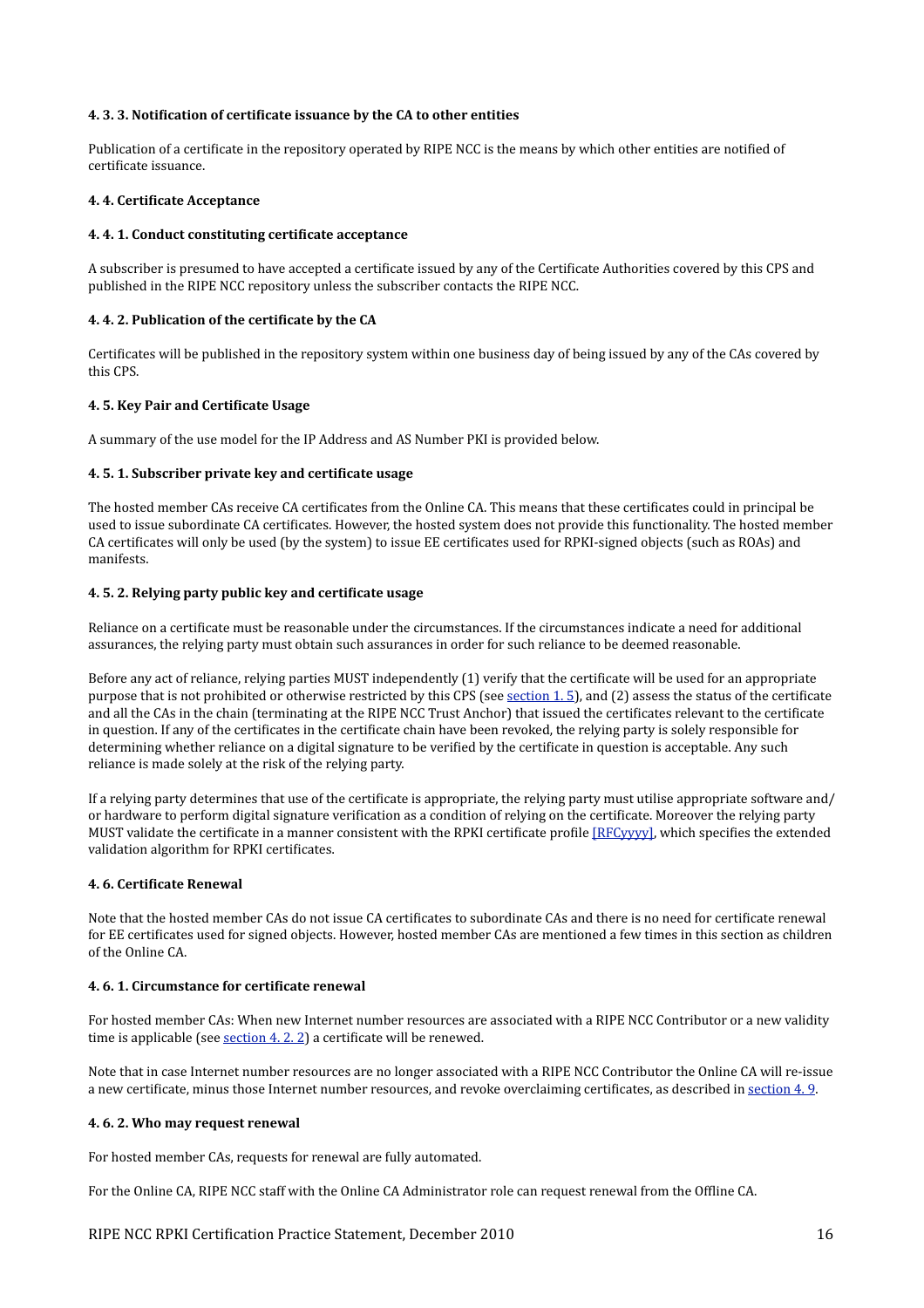For the Offline CA, Internet number resources may have to be added to the self-signed certificate. RIPE NCC staff with the appropriate
role
may
perform
this
action.

# <span id="page-17-0"></span>4.6.3. Processing certificate renewal requests

The
same
stipulations
listed
in [section
4.
2.
2](#page-15-6) apply
here.

# <span id="page-17-1"></span>4.6.4. Notification of new certificate issuance to subscriber

See section 4.3.2.

# <span id="page-17-2"></span>4, 6, 5, Conduct constituting acceptance of a renewal certificate

See section 4, 4, 1.

#### <span id="page-17-3"></span>4.6.6. Publication of the renewal certificate by the CA

Both the Offline CA and Online CA will publish renewed subordinate CA certificates within one business day of issuance.

#### <span id="page-17-4"></span>4.6.7. Notification of certificate issuance by the CA to other entities

See [section
4.
3.
2](#page-15-10).

# <span id="page-17-5"></span>4.7. Certificate Re-Kev

Note that the hosted member CAs do not issue CA certificates to subordinate CAs and there is no need for certificate re-key for EE certificates used for signed objects. However hosted member CAs are mentioned a few times in this section as children of the
Online
CA.

# <span id="page-17-6"></span>4. 7. 1. Circumstance for certificate re-key

As per the RPKI CP, re-key of a certificate will be performed only when requested, based on:

- 1. Knowledge
or
suspicion
of
compromise
or
loss
of
the
associated
private
key,
or
	- 2. Expiration
	of
	the
	cryptographic
	lifetime
	of
	the
	associated
	key
	pair

If a certificate is revoked to replace the resource extensions (see [res-certificate-profile], the replacement certificate will incorporate the same public key, not a new key, unless the subscriber requests a re-key at the same time. If the re-key is based on a suspected compromise, then the previous certificate will be revoked.

Section 5.6 of the Certificate Policy notes that when a CA signs a certificate, the signing key should have a validity period that exceeds the validity period of the certificate. This places additional constraints on when a CA should request a re-key.

# <span id="page-17-7"></span>4.7.2. Who may request certification of a new public key

For hosted member CAs, an automated key roll over is performed when the key has been in use for five years. Authentication and authorisation for this is considered transitive from opt in (see section 4, 1, 2).

For the RIPE NCC Online CA, a manual key rollover is planned to be performed every five years. This manual rollover can be initiated
by
RIPE
NCC
staff
in
the
Online
CA
Administrator
role.

#### <span id="page-17-8"></span>4.7.3. Processing certificate re-keying requests

The
same
stipulations
listed
in [section
4.
2.
2](#page-15-6) apply
here.

# <span id="page-17-9"></span>4. 7. 4. Notification of new certificate issuance to subscriber

See section 4.3.2.

# <span id="page-17-10"></span>4. 7. 5. Conduct constituting acceptance of a re-keyed certificate

See section 4.4.1.

# <span id="page-17-11"></span>4.7.6. Publication of the re-keyed certificate by the CA

For all Certificate Authorities covered by this CPS, a re-keyed certificate will be published in the repository system within one business
day
of
being
issued
by
this
CA.

RIPE NCC RPKI Certification Practice Statement, December 2010 17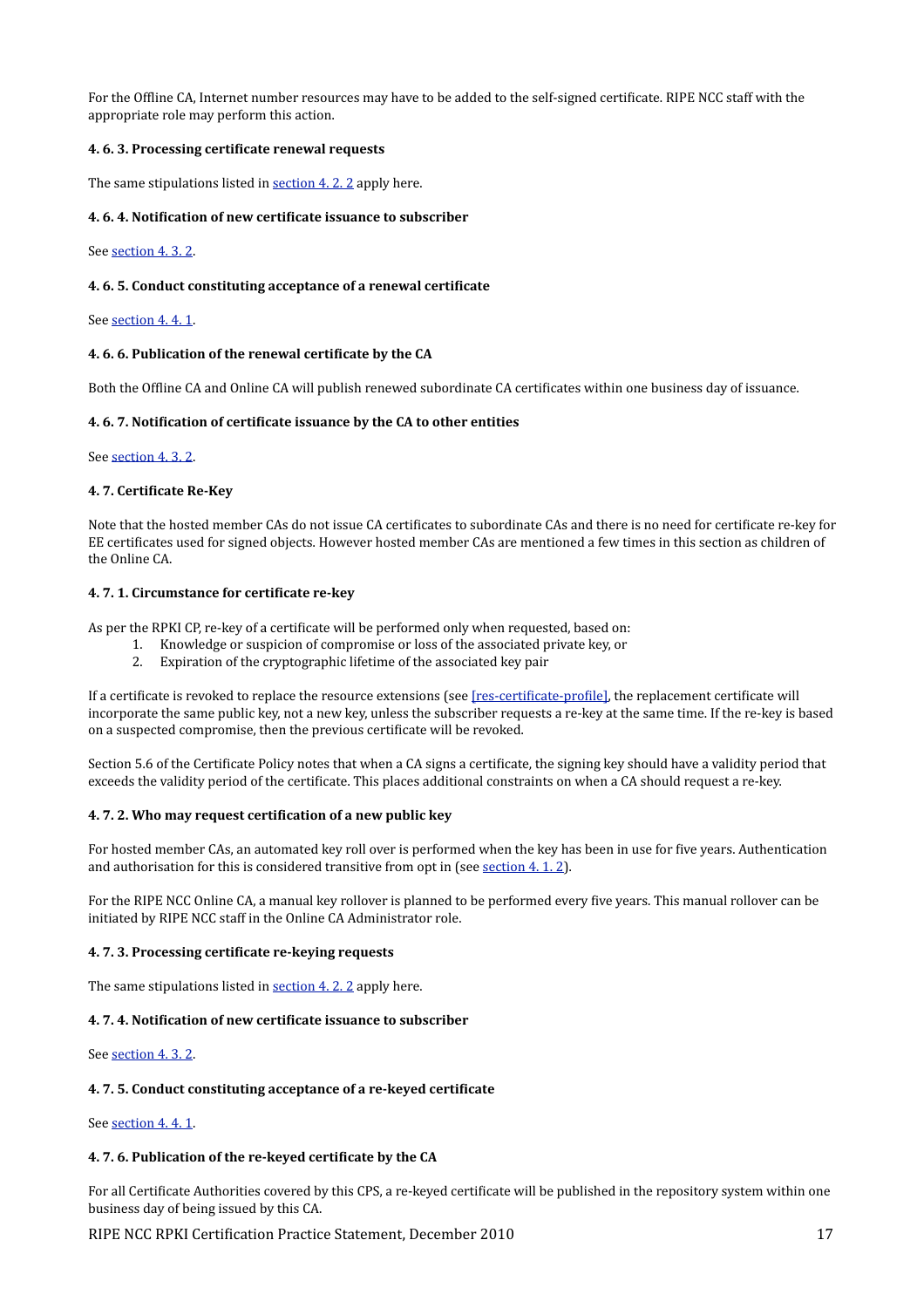# <span id="page-18-0"></span>4. 7. 7. Notification of certificate issuance by the CA to other entities

See section 4, 3, 3.

# <span id="page-18-1"></span>**4.8. Certificate Modification**

# <span id="page-18-2"></span>4, 8, 1. Circumstance for certificate modification

Certificate modification is not applicable to the CAs described here. Renewal is used when new resources are to be certified, or a new validity time is applicable, as described in section 4. 6. Re-issuance and revocation is used when resources are no longer held by an entity, as described in section 4.9.

# <span id="page-18-3"></span>**4. 9. Certificate Revocation and Suspension**

# <span id="page-18-4"></span>**4.
9.
1.
Circumstances
for
revocation**

Certificates can be revoked for several reasons:

- A
signed
object
needs
to
be
invalidated
- One or more listed Internet number resources are no longer associated with the RIPE NCC Contributor
- As the last steps when doing a planned re-key (clean up)
- As the last steps when doing an unplanned re-key because a loss or compromise of the old key has come to light

#### <span id="page-18-5"></span>**4.
9.
2.
Who
can
request
revocation**

For the hosted member CAs, revocation of their CA certificate can be performed by RIPE NCC staff on request or when RIPE NCC staff have reason to believe the keys are compromised. In the latter case this will always be performed as the final step of an
emergency
key
rollover
for
the
hosted
member
CA.
The
other
circumstances
for
revocation,
most
notably
when
ROA objects need to be invalidated because a user of the hosted member CA changes the specification, are managed automatically by
the
system.

For the Online CA, the RIPE NCC may manually request revocation of the old CA certificate as soon as a key rollover has been performed. Related events, most notably the revocation of the EE certificates used for manifests, are managed by the system.

#### <span id="page-18-6"></span>**4.
9.
3.
Procedure
for
revocation
request**

When one or more of the Internet number resources listed in a certificate are no longer associated with a RIPE NCC Contributor the Online CA will-

- Re-issue a new certificate, minus the lost Internet number resources, but maintaining all other properties
- Publish the new certificate using the same publication point as before, thus replacing the old certificate
- Revoke any non-expired certificates held by the hosted member CA that list the lost Internet number resources, thus invalidating any signed objects (such as ROAs) that refer to these Internet number resources.

#### <span id="page-18-7"></span>**4.
9.
4.
Revocation
request
grace
period**

Any party that is able to identify the need for revocation that is not already handled by the system and operators is expected to
notify
the
RIPE
NCC
within
one
business
day.

#### <span id="page-18-8"></span>**4.
9.
5.
Time
within
which
CA
must
process
the
revocation
request**

The RIPE NCC will process a revocation request within one business day of receipt and validation of the request.

#### <span id="page-18-9"></span>**4.
9.
6.
Revocation
checking
requirement
for
relying
parties**

As per the CP, a relying party is responsible for acquiring and checking the most recent, scheduled CRL from the issuer of the certificate, whenever that relying party validates a certificate.

# <span id="page-18-10"></span>**4.
9.
7.
CRL
issuance
frequency**

Each CRL will carry a nextScheduledUpdate value and a new CRL will be published at or before that time. The RIPE NCC will set the nextScheduledUpdate value when it issues a CRL to signal when the next scheduled CRL will be issued. The CAs covered
by
this
CPS
use
different
values:

| Offline CA:        | 3 months from the moment of issuance |
|--------------------|--------------------------------------|
| Online CA:         | 24 hours from the moment of issuance |
| Hosted member CAs: | 24 hours from the moment of issuance |

RIPE NCC RPKI Certification Practice Statement, December 2010 18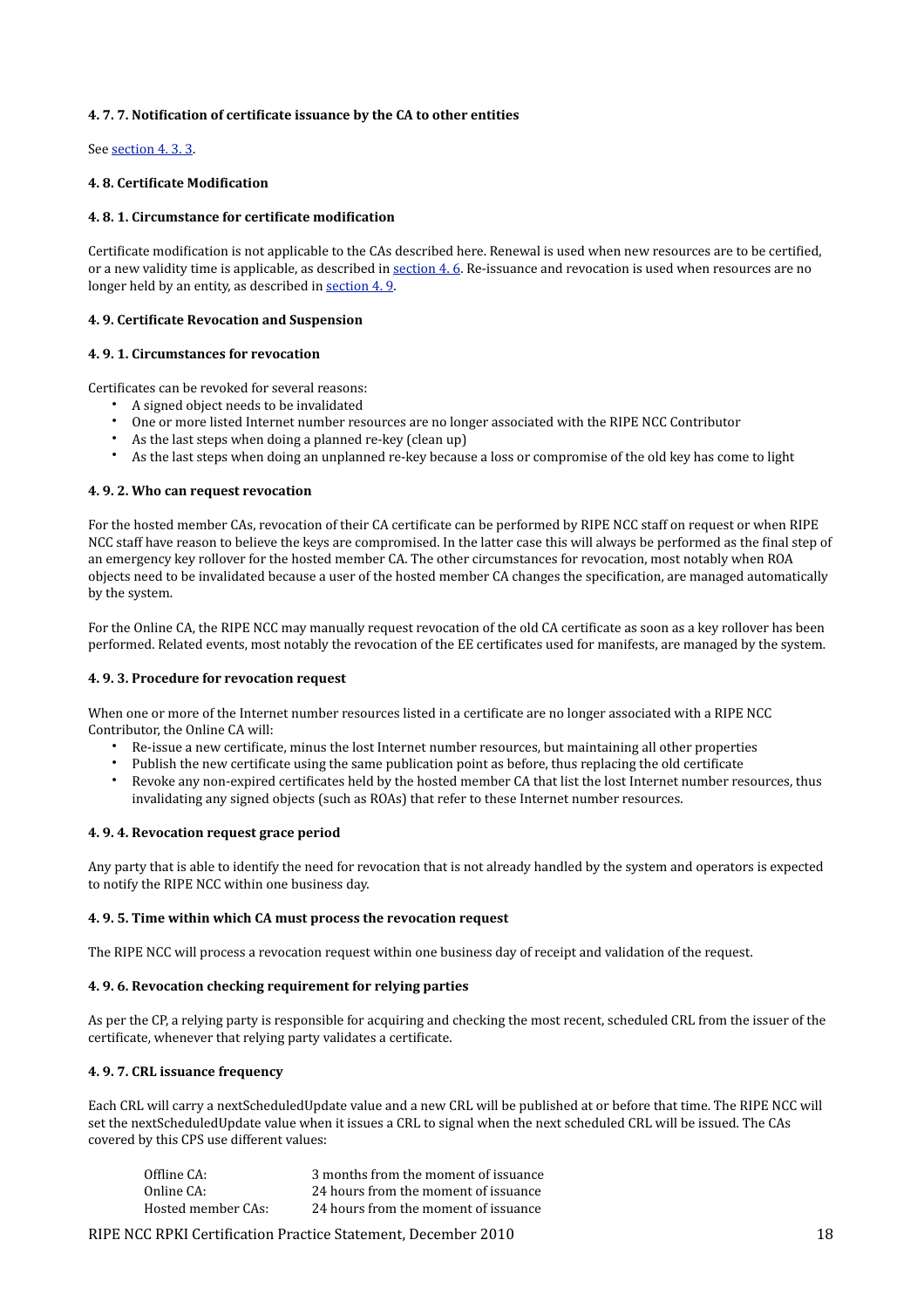As a matter of good operational sense, all CAs covered by this CPS will strive to republish and re-issue a new CRL before the next
scheduled
update
value
in
time
to
deal
with
any
operational
problems.

It should be noted that the values listed here may be used by relying parties to determine the need to fetch an updated CRL. In particular this means that a possible revocation by the Offline CA may go unnoticed for three months - this should not be a problem since the production keys are protected by an HSM. A revoked ROA for a hosted member CA may not be noticed for 24 hours. The values here should be regarded as a compromise between various aspects, including the operational burden of re-signing (for Offline CA), time needed to be able to do an emergency restore, efficiency of caching in the global RPKI. propagation
time
of
revocation
in
the
global
RPKI.

# <span id="page-19-0"></span>**4.
9.
8.
Maximum
latency
for
CRLs**

A CRL will be posted to the repository system within one hour of issuance.

- <span id="page-19-1"></span>4.9.9. On-line revocation/status checking availability [OMITTED]
- <span id="page-19-2"></span>4.9.10. On-line revocation checking requirements [OMITTED]
- <span id="page-19-3"></span>**4.
9.
11.
Other
forms
of
revocation
advertisements
available
[OMITTED]**
- <span id="page-19-4"></span>**4.
9.
12.
Special
requirements
re
key
compromise
[OMITTED]**
- <span id="page-19-5"></span>**4.
9.
13.
Circumstances
for
suspension
[OMITTED]**
- <span id="page-19-6"></span>**4.
9.
14.
Who
can
request
suspension
[OMITTED]**
- <span id="page-19-7"></span>**4.
9.
15.
Procedure
for
suspension
request
[OMITTED]**
- <span id="page-19-8"></span>**4.
9.
16.
Limits
on
suspension
period
[OMITTED]**
- <span id="page-19-9"></span>**4.10. Certificate Status Services**

These CAs do not support Online Certificate Status Protocol (OCSP), but rather use Certificate Revocation Lists (CRLs).

- <span id="page-19-10"></span>**4.
10.
1.
Operational
characteristics
[OMITTED]**
- <span id="page-19-11"></span>**4.
10.
2.
Service
availability
[OMITTED]**
- <span id="page-19-12"></span>**4.
10.
3.
Optional
features
[OMITTED]**
- <span id="page-19-13"></span>**4.
11.
End
of
Subscription
[OMITTED]**
- <span id="page-19-14"></span>**4.
12.
Key
Escrow
and
Recovery
[OMITTED]**
- <span id="page-19-15"></span>**4.
12.
1.
Key
escrow
and
recovery
policy
and
practices
[OMITTED]**
- <span id="page-19-16"></span>**4.
12.
2.
Session
key
encapsulation
and
recovery
policy
and
practices
[OMITTED]**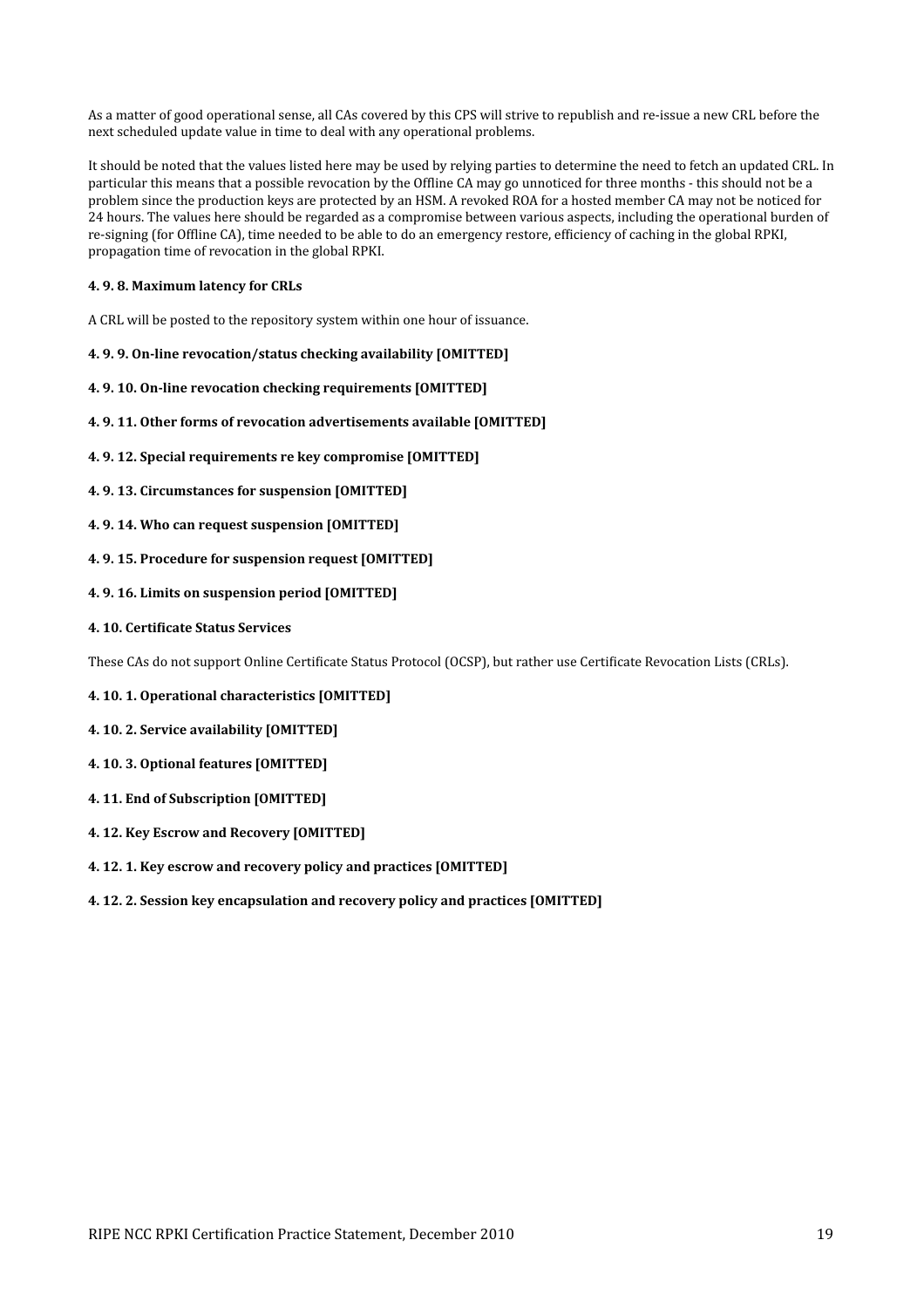# <span id="page-20-0"></span>**5.
Facility,
Management
and
Operational
Controls**

# <span id="page-20-1"></span>**5.
1.
Physical
Controls**

# <span id="page-20-2"></span>**5.
1.
1.
Site
location
and
construction**

For the Offline CA, operations are conducted within a physically protected area of an office building in which the RIPE NCC is a tenant.
This
building
is
located
at:

Singel
258 1016AB
Amsterdam The
Netherlands

The RIPE NCC space within this facility includes offices and meeting spaces and two machine rooms.

For the Production CA and hosted member CAs, core cryptographic operations are performed by two machines physically located in two different data centers in a load balanced (and fail over) set up.

The two data centers are:

Nikhef: Science
Park
105 1098XG
Amsterdam The
Netherlands

Telecity
2: Kuiperbergweg
13 1101AE
Amsterdam The
Netherlands

# <span id="page-20-3"></span>**5.
1.
2.
Physical
access**

For the Offline CA, physical access is restricted to the RIPE NCC's IT staff and senior managers. The access system relies on personal smart cards. Access to areas is logged every moment of the day on our access system, this data is mirrored at the same moment to another server, located in another building. CCTV is in operation and recordings are kept for one week.

For Nikhef, physical IT staff may request access for themselves. IT management may request access for others. Access is logged by the reception and the electronic access system. The server is physically located in one of five racks rented by the RIPE NCC. The racks are kept locked and have their own key set. They are located in a machine room that includes rack space rented
by
third
parties.

For Telecity2, IT staff may request access for themselves. IT management may request access for others. The server is physically located in one of four racks rented by the RIPE NCC. The racks are housed in a special suite, dedicated to the RIPE NCC only. Only Telecity2 staff can open the suite for us and access is logged by the reception.

# <span id="page-20-4"></span>**5.
1.
3.
Power
and
air
conditioning**

The offline CA server is located in an air conditioned server room in the RIPE NCC office building. At the moment of writing we do not monitor power, but we are running a project to overcome this. It should be noted that power outages are not expected to have an impact on this CA since it is kept offline when not in use.

For Nikhef, power consumption and air conditioning are monitored by the provider. Should power consumption exceed the maximum allowance, the RIPE NCC will receive an invoice, but power will not be cut. Nikhef has an uninterruptible power supply (UPS) to overcome immediate power failures, and a generator with enough fuel to cover for arrival of more fuel and/or fixing the power failure.

For Telecity2, power consumption and air conditioning are monitored by the provider. Should power consumption exceed the maximum allowance, the RIPE NCC will receive an invoice, but power will not be cut. Telecity2 has a UPS to overcome immediate power failures, and a generator with enough fuel to cover for arrival of more fuel and/or fixing the power failure.

# <span id="page-20-5"></span>**5.
1.
4.
Water
exposures**

The RIPE NCC server room used by the Offline CA is located on the second floor of the office building. This is above sea level.

The server room located at Nikhef is located on the first floor of their building. This is above sea level. RIPE NCC RPKI Certification Practice Statement, December 2010 **2010** 20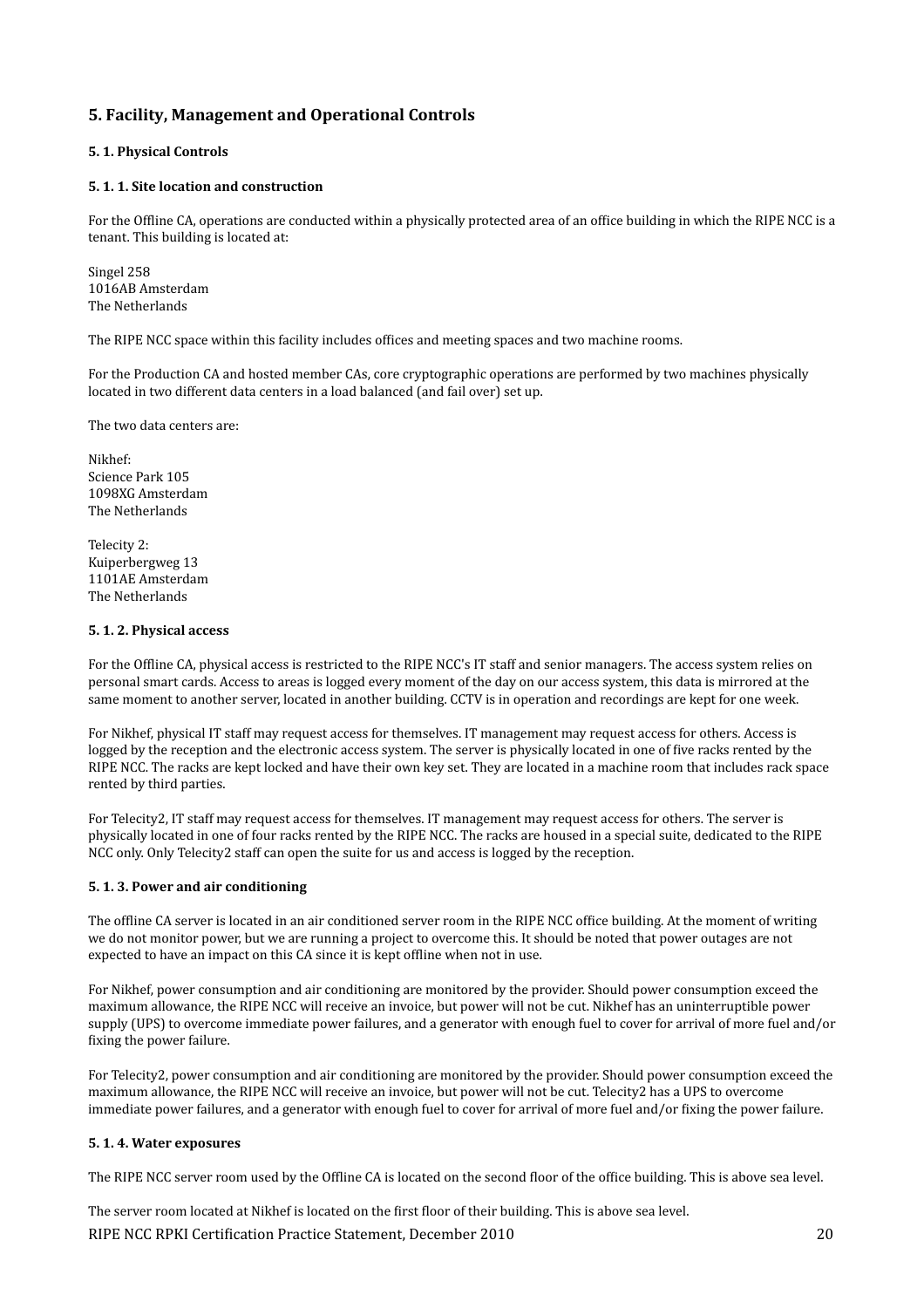The server room located at Telecity2 is located on the first floor of their building.

# <span id="page-21-0"></span>**5.
1.
5.
Fire
prevention
and
protection**

The RIPE NCC server room used by the Offline CA has fire extinguishing equipment that is sufficient for any fire in the server rooms. The server rooms are monitored by our security company, and in case of fire they will contact the fire brigade of Amsterdam.

# <span id="page-21-1"></span>**5.
1.
6.
Media
storage**

Whenever the Offline CA is operated, all data is backed up (encrypted where needed) to a network filesystem that is mirrored between the Nikhef and Telecity2 datacenters. In addition this data is backed up off-site nightly (see section 5, 1, 8).

For the Online CA and hosted member CAs all data is stored (encrypted where needed) on a network filesystem that is mirrored between the Nikhef and Telecity2 datacenters. In addition this data is backed-up off-site nightly (see section 5. 1. 8).

# <span id="page-21-2"></span>**5.
1.
7.
Waste
disposal**

When servers reach their end of life, the hard disks are physically destroyed by RIPE NCC staff.

Key cards will be destroyed if they are found to be broken. If a key card is lost a new card set will be generated and all HSM keys will be migrated to the new card set in order to ensure that the lost card is rendered useless.

There
is
no
other
waste
that
may
contain
sensitive
data.

# <span id="page-21-3"></span>**5. 1. 8. Off-site backup**

The network filesystem, used to store the data from the CAs, is backed up every night to another fileserver. This second fileserver is also backed up every night to another backup server, located in Ede, the Netherlands. The distance between this site
and
Amsterdam
is
approximately
70km.
Ede
is
above
sea
level.

# <span id="page-21-4"></span>**5.
2.
Procedural
Controls**

# <span id="page-21-5"></span>**5.
2.
1.
Trusted
roles**

For the Offline CA: System Operator Has access to the server. Ensures system is set up correctly. Can perform restore using quorum of Administrative Card Set used to protect the keys. See section 6 for more details on card set controls
used
for
the
HSM. CA Operator Has access to one out of ten key cards from the Operator Card Set (OCS) needed to operate the Offline CA. Three out of ten key operators must be present to provide a quorum for operations involving the offline CA. There
are
ten
CA
Operators. Five of the CA operators also have access to one of five cards from the Administrative Card Set (ACS)
that
initialised
the
HSM.
Three
of
these
cards
are
needed
for
a
restore
operation
(see section 6). Developer Has access to the source code used to run the Offline CA. Is responsible for developing, testing and
deploying
new
releases. In addition, the Developer has de-facto technical knowledge of the set-up and will therefore facilitate specific Offline CA operations, including: • Transferring outstanding request (certificate and/or revocation) from the Online CA to the Offline CA Providing technical knowledge for operating the Offline CA Transferring the response to the Online CA and making sure the response is properly processed

*For
the
Online
CA:*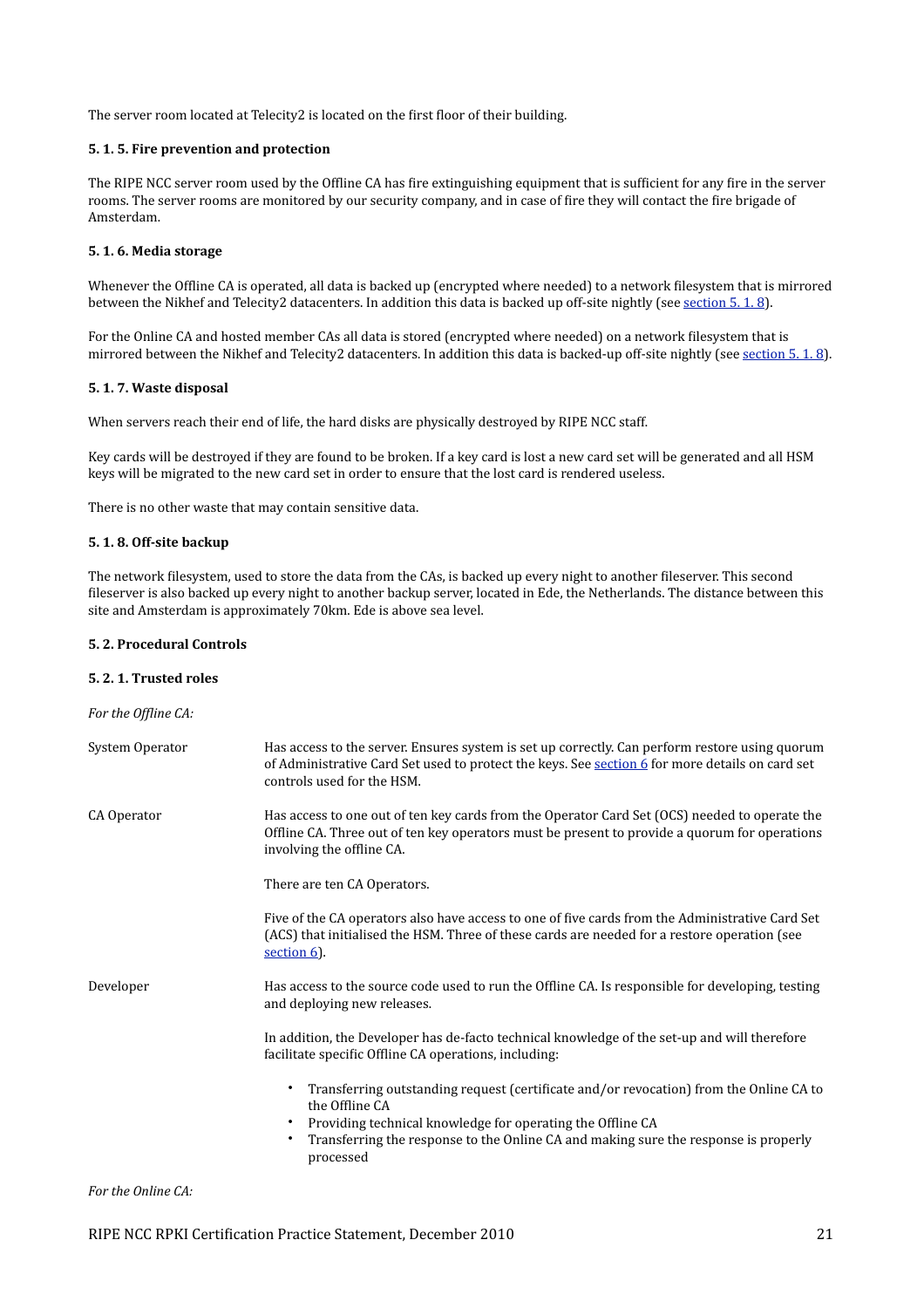| System Operator            | Same as for Offline CA.                                                                                                                                                                                                                                                                                                                               |
|----------------------------|-------------------------------------------------------------------------------------------------------------------------------------------------------------------------------------------------------------------------------------------------------------------------------------------------------------------------------------------------------|
| Developer                  | Has access to the source code used to run the Online CA. Is responsible for developing, testing<br>and deploying new releases.                                                                                                                                                                                                                        |
|                            | In addition the Developer can configure values used by the software, such as publication<br>frequency.                                                                                                                                                                                                                                                |
| CA Operator                | Has access to the user interface. Can perform key re-key operations, revoke old keys, and has<br>access to the system status page that allows switching on/off of the background services for the<br>Online CA.                                                                                                                                       |
| <b>ACS Card holder</b>     | The ACS Card Holder receives one of five cards making up the ACS for the HSMs used for the<br>Online CA and hosted member CAs. Three of these five cards are needed to perform a restore.                                                                                                                                                             |
|                            | There are five ACS Card Holders.                                                                                                                                                                                                                                                                                                                      |
| For the hosted member CAs: |                                                                                                                                                                                                                                                                                                                                                       |
| System Operator            | Same as for Offline CA.                                                                                                                                                                                                                                                                                                                               |
| Developer                  | Same as for Online CA.                                                                                                                                                                                                                                                                                                                                |
| CA Operator                | Has access to the user interface. The system automates all cryptographic operations such as<br>creating and revoking EE certificates, publication etc.                                                                                                                                                                                                |
|                            | The CA Operator can perform the following actions only:<br>Activate the hosted member CA<br>Create/update/delete ROA configurations (the objects themselves are managed by the<br>system)                                                                                                                                                             |
| RIPE NCC Operator          | This role is available to all CA Operators for the Online CA. It allows access to all actions that a<br>member CA Operator could perform. In addition it allows re-key operations and revocation of<br>old keys. The role also has access to the system status page that allows switching on/off of the<br>background services for hosted member CAs. |

# <span id="page-22-0"></span>**5.
2.
2.
Number
of
persons
required
per
task**

For all roles and CAs listed in the above section only one person is required per task, except for CA operations for the Offline CA;
here
three
out
of
ten
persons
are
required.

# <span id="page-22-1"></span>5. 2. 3. Identification and authentication for each role

| For the Offline CA:    |                                                                                                                                                                                                                                                                                                                         |
|------------------------|-------------------------------------------------------------------------------------------------------------------------------------------------------------------------------------------------------------------------------------------------------------------------------------------------------------------------|
| System Operator        | Root access to the server running the Offline CA is limited to RIPE NCC IT staff. Since the system<br>does not accept any incoming network traffic this requires that the IT staff have access to the<br>server room (see section 5.1.2) in order to log in.                                                            |
| CA Operator            | Has no account on the server, but will be asked by the Developer to present their key card and<br>enter their passphrase for authentication and authorisation of the operation.                                                                                                                                         |
| Developer              | The Developers can login to the Unix account that is used to run the Offline CA software.                                                                                                                                                                                                                               |
| For the Production CA: |                                                                                                                                                                                                                                                                                                                         |
| System Operator        | Same as for Offline CA.                                                                                                                                                                                                                                                                                                 |
| Developer              | The Developers have access to the Unix account that is used to run the software.                                                                                                                                                                                                                                        |
| CA Operator            | The CA operator uses the RIPE NCC single sign-on system to log in to the user interface. The<br>login process requires that a username, password and client certificate are presented. In<br>addition, the CA Operator must be a member of a specific group that is not available to public<br>users of the LIR Portal. |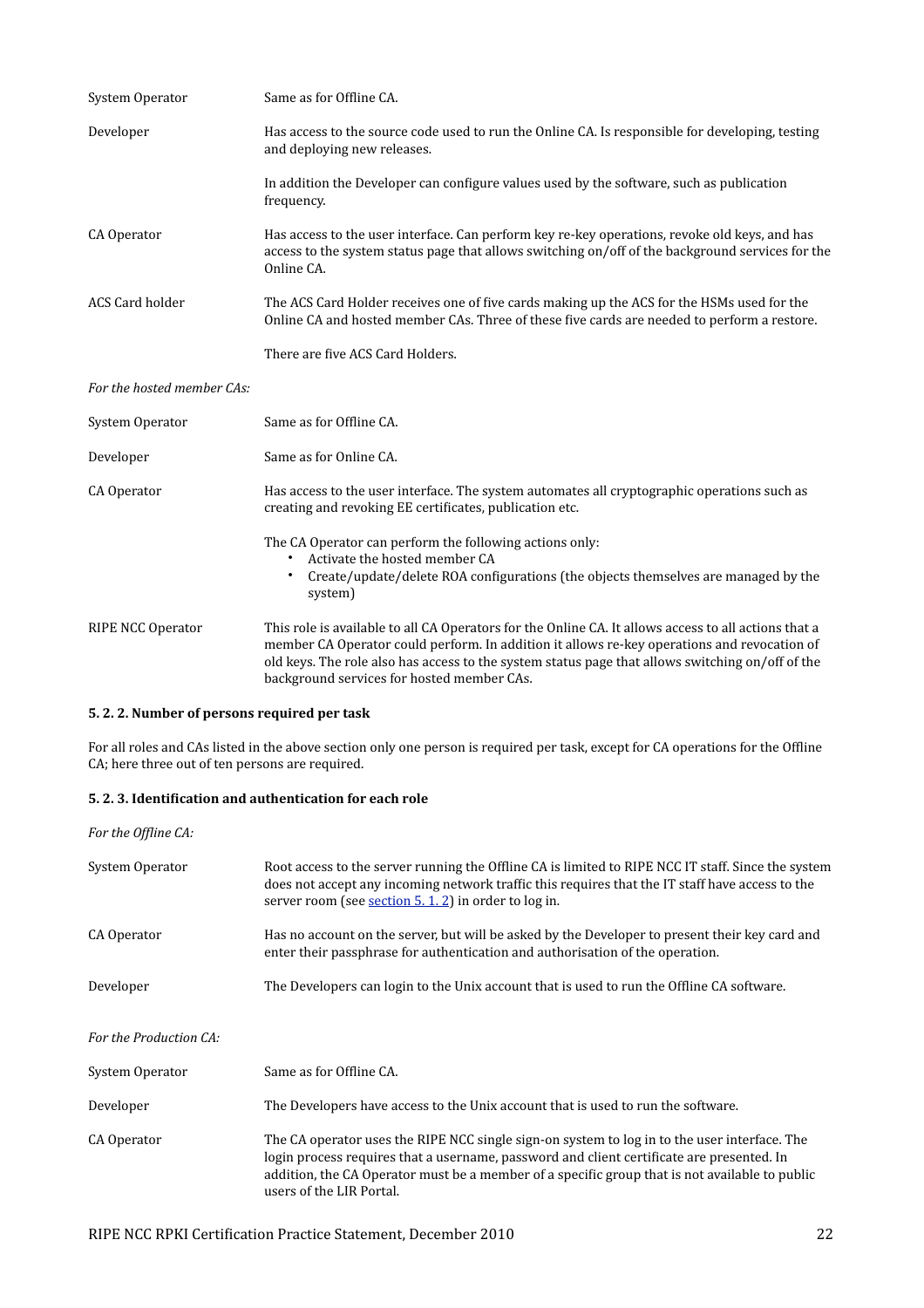*For
the
hosted
member
CAs:*

| System Operator | Same as for Online CA.                                                                                                                                                                                                                                                                                                           |
|-----------------|----------------------------------------------------------------------------------------------------------------------------------------------------------------------------------------------------------------------------------------------------------------------------------------------------------------------------------|
| Developer       | Same as for Online CA.                                                                                                                                                                                                                                                                                                           |
| CA Operator     | The CA operator uses the RIPE NCC single sign-on system to log in to the user interface. The<br>login process requires that a username, password and client certificate are presented. In<br>addition the CA Operator must be made a member of the "certification" group by the "admin"<br>user for their LIR in the LIR Portal. |

#### <span id="page-23-0"></span>**5.
2.
4.
Roles
requiring
separation
of
duties**

The CA Operator role for the Offline CA is performed by RIPE NCC staff from various departments. The people fulfilling these roles have no other roles in the CAs operated by the RIPE NCC.

#### <span id="page-23-1"></span>**5.
3.
Personnel
Controls**

#### <span id="page-23-2"></span>**5. 3. 1. Qualifications, experience and clearance requirements**

Staff members are assigned to the roles mentioned in section 5. 2. 1 only if supervisory personnel deem them to be sufficiently trustworthy and only after they have undergone in-house training for the role.

#### <span id="page-23-3"></span>**5.
3.
2.
Background
check
procedures**

All
RIPE
NCC
staff
undergo
normal
employment
reference
checks.

#### <span id="page-23-4"></span>**5.
3.
3.
Training
requirements**

The RIPE NCC provides its CA staff with training upon assignment to a CA role as well as on-the-job training as needed to perform
their
job
responsibilities
competently.

# <span id="page-23-5"></span>**5.
3.
4.
Retraining
frequency
and
requirements**

The RIPE NCC provides its CA staff with re-training as needed to continue performing their job responsibilities competently.

# <span id="page-23-6"></span>**5.
3.
5.
Job
rotation
frequency
and
sequence**

There are no requirements for enforced job rotation among staff fulfilling trusted CA roles.

# <span id="page-23-7"></span>**5.
3.
6.
Sanctions
for
unauthorised
actions**

If RIPE NCC staff are determined to have performed activities inconsistent with RIPE NCC RPKI policies and procedures, appropriate
disciplinary
action
will
be
taken.

#### <span id="page-23-8"></span>**5.
3.
7.
Independent
contractor
requirements**

No independent contractor or consultant is used to perform any of the roles for the CAs covered by this document. Contractors who are required to perform any maintenance functions on CA severs or cryptographic modules must be escorted
and
directly
supervised
by
RIPE
NCC
staff
at
all
times
when
in
sensitive
areas.

Independent contractors and consultants may be part of the development team, but never constituting more than 50% of the total
team.

#### <span id="page-23-9"></span>**5.
3.
8.
Documentation
supplied
to
personnel**

Training for staff assigned to a trusted CA role is primarily via mentoring. An internal wiki is maintained by RIPE NCC staff as a
further
training
aid.

#### <span id="page-23-10"></span>**5.
4.
Audit
Logging
Procedures**

# <span id="page-23-11"></span>**5.
4.
1.
Types
of
events
recorded**

For the Offline CA no audit logging is implemented.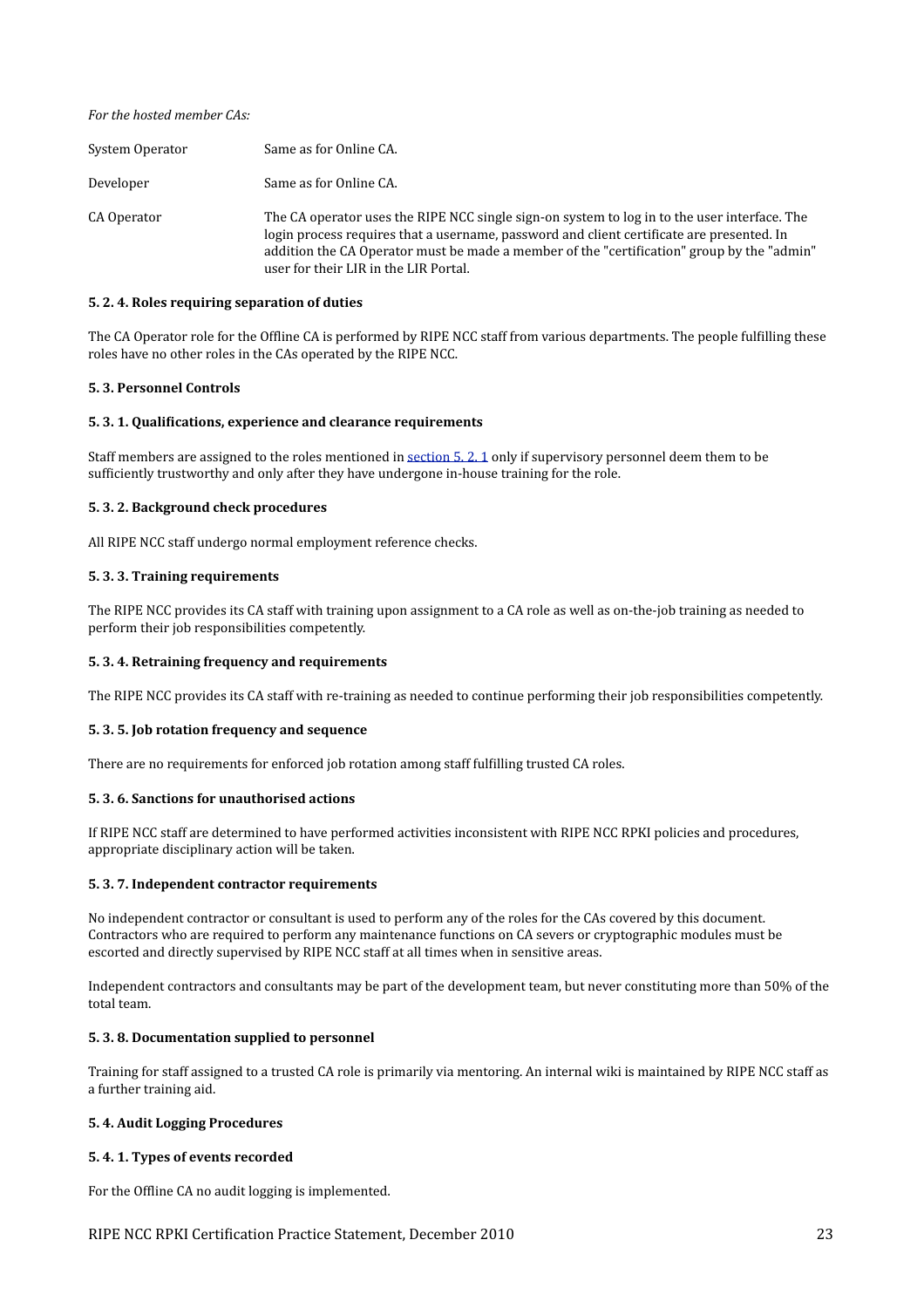Audit records are generated for operations performed by the CA operators for the Online CA and hosted member CAs. Audit records include the date, time, responsible user and summary content data relating to the event. Records are stored in a database
and
are
visible
through
the
user
interface.

The
physical
access
control
system
separately
maintains
logs
for
access
to
the
areas
housing
sensitive
CA
equipment.

# <span id="page-24-0"></span>**5.
4.
2.
Frequency
of
processing
log**

Logs
will
be
analysed
during
general
audits
or
after
a
suspected
incident.

# <span id="page-24-1"></span>**5.
4.
3.
Retention
period
for
audit
log**

Audit records for the Online CA and hosted member CAs are included in the nightly database back-up and retained off-site for a
minimum
of
two
years.

# <span id="page-24-2"></span>**5.
4.
4.
Protection
of
audit
log**

At the moment, no additional measures are taken to protect the audit logs, as compared to normal back-up procedures. This process
is
currently
under
review,
and
may
change
in
the
near
future.

# <span id="page-24-3"></span>**5.
4.
5.
Audit
log
backup
procedures**

See section 5, 4, 3.

# <span id="page-24-4"></span>**5.
4.
6.
Audit
collection
system
(internal
vs.
external)
[OMITTED]**

# <span id="page-24-5"></span>5.4.7. Notification to event-causing subject [OMITTED]

# <span id="page-24-6"></span>**5.
4.
8.
Vulnerability
assessments**

The RIPE NCC employs an outside firm to perform periodic vulnerability assessments for computer and network systems and the software that was developed in house to operate the CAs covered by this CPS. These reports are provided to the RIPE NCC Security Officer and the RIPE NCC Managing Director.

# <span id="page-24-7"></span>**5.
5.
Key
Changeover**

The Offline CA currently acts as a Trust Anchor. An emergency key rollover has been practiced for the current set-up.

The Online CA key pair changes on a scheduled basis. The algorithm used is described in [RFCkeyroll]. Initiating the re-key is a
manual
action
initiated
by
a
Online
CA
Operator
via
the
user
interface.

The hosted member CAs perform an automated re-key using the algorithm described in [RFCkeyroll]. This happens whenever a key has been in use for five years.

# <span id="page-24-8"></span>**5.
6.
CA
or
RA
Termination**

The RIPE NCC has been granted sole authority by the Internet Assigned Numbers Authority (IANA) to manage allocation of IP address space and AS Number resources in the RIPE NCC service region, which includes Europe, the Middle East and parts of Central Asia. The RIPE NCC has established the RPKI for its region consistent with this authority. There are no provisions for termination and transition of the CA function to another entity.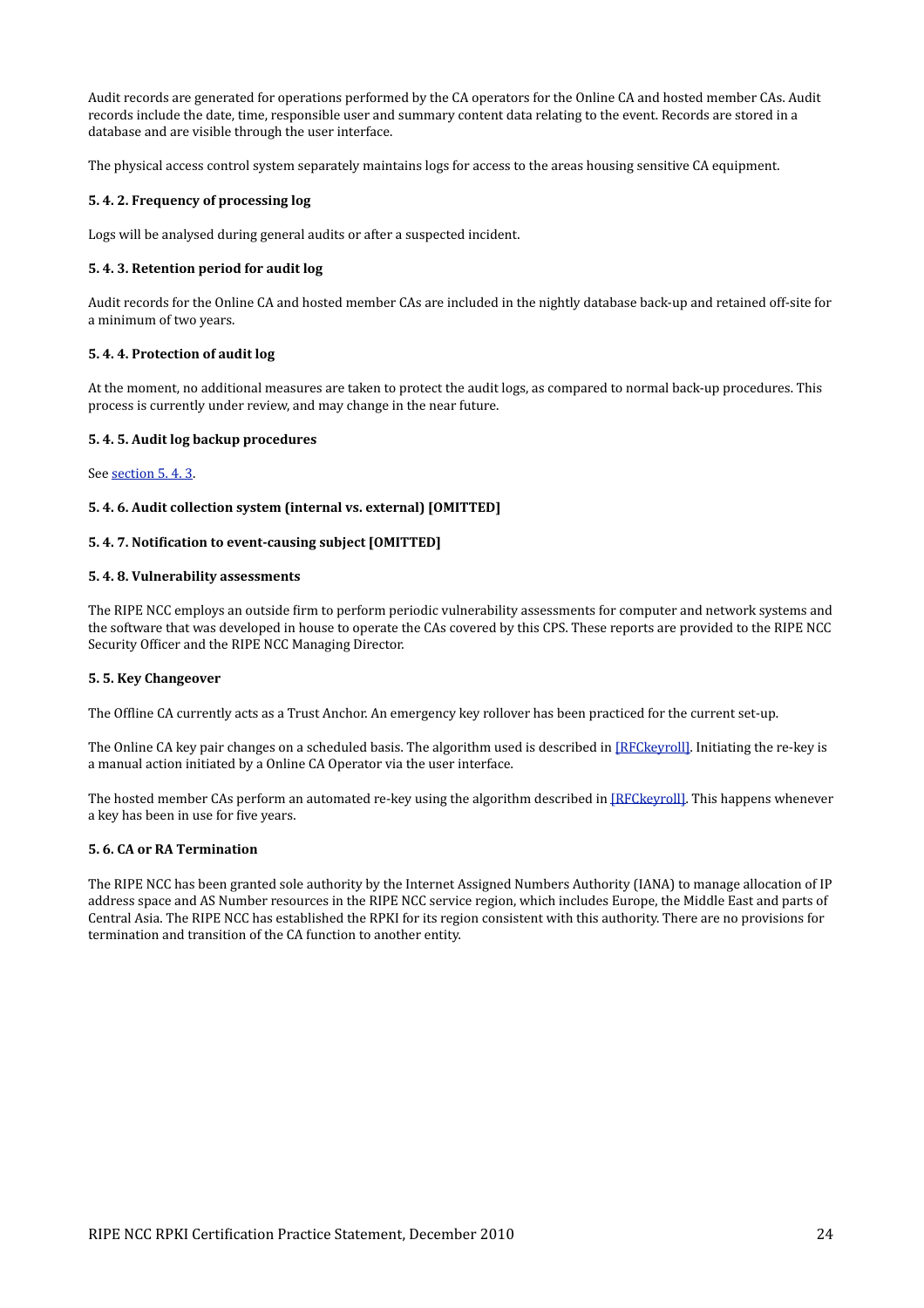# <span id="page-25-0"></span>**6.
Technical
Security
Controls**

This
section
describes
the
security
controls
used
by
the
RIPE
NCC.

# <span id="page-25-1"></span>**6.
1.
Key
Pair
Generation
and
Installation**

# <span id="page-25-2"></span>**6.
1.
1.
Key
pair
generation**

For the RIPE NCC RPKI and hosted member CAs operated by RIPE NCC, key pairs are generated using a hardware cryptographic module. The module used for this purpose is certified as complying with FIPS 140-2 level 3. The hardware cryptographic
module
employed
for
this
process
is
the
nCipher
nShield9000e.

# <span id="page-25-3"></span>**6.
1.
2.
Private
key
delivery
to
subscriber**

Private keys can not be extracted from the HSM in unencrypted form. The Offline CA and Online CA only require the public key from
their
subscribers.
The
hosted
member
CAs
have
no
subscribers.

# <span id="page-25-4"></span>6. 1. 3. Public key delivery to certificate issuer

For the Offline CA, a custom mechanism has been developed to transfer certificate sign requests and/or revocation requests that include the Online CA public key hash. Since the Offline CA server is not connected to a network, the transfer is done using XML files on a USB stick (a.k.a. sneaker net).

The hosted member CAs and Online CA are managed by the same software. Therefore the Online CA has direct access to the member
public
keys
and
no
key
delivery
is
involved.

# <span id="page-25-5"></span>**6.
1.
4.
CA
public
key
delivery
to
relying
parties**

For the Online CA and hosted member CAs, public keys are included in CA and EE certificates issued by these CAs. The keys are delivered to relying parties by publication of the CA certificates and signed objects that include EE certificates (ROAs and manifests)
to
the
repository.

The Offline CA is intended to be used as a Trust Anchor by relying parties. Its Trust Anchor Locator [RFCtrustanchor] is described in section 2.2. The RIPE NCC will publish this Trust Anchor Locator at: http://www.ripe.net/certification/validation

It may also publish this via other mechanisms, such as printed material, RIPE Meeting presentations or in Member Updates.

# <span id="page-25-6"></span>**6.
1.
5.
Key
sizes**

As per [RFCalgokeysize], the CAs covered by this CPS use a 2048-bit RSA key for all keys, including the keys used for EE certificates

# <span id="page-25-7"></span>**6.
1.
6.
Public
key
parameters
generation
and
quality
checking**

The nCipher HSMs used by the CAs covered by this CPS were certified as complying with FIPS 140-2 level 3. Though the details of the key generation implementation used by these modules are not known by the RIPE NCC, the RIPE NCC trusts that this certification implies that key generation and quality checking by the modules is sufficiently safe.

# <span id="page-25-8"></span>6. 1. 7. Key usage purposes (as per X.509 v3 key usage field)

The key usage extension bit values are consistent with [RFC5280]. For the RIPE NCC RPKI CA certificates, the keyCertSign and cRLSign
bits
are
set
TRUE.
All
other
bits
(including
digitalSignature)
are
set
FALSE,
and
the
extension
is
marked
critical.

# <span id="page-25-9"></span>**6.
2.
Private
Key
Protection
and
Cryptographic
Module
Engineering
Controls**

# <span id="page-25-10"></span>**6.
2.
1.
Cryptographic
module
standards
and
controls**

The Offline CA is operated under FIPS 140-2 level 3, requiring three out of ten operator keys to be presented for key pair generation
and
signing
operations.

The Online CA and hosted member CAs employ a cryptographic module evaluated under FIPS 140-2 level 3 [\[FIPS\]](#page-31-13). However, because these systems need to be running 24/7 and need to be able to perform key generation and signing operations without human intervention, they are operated under FIPS 140-2 level 2 to allow unattended operation.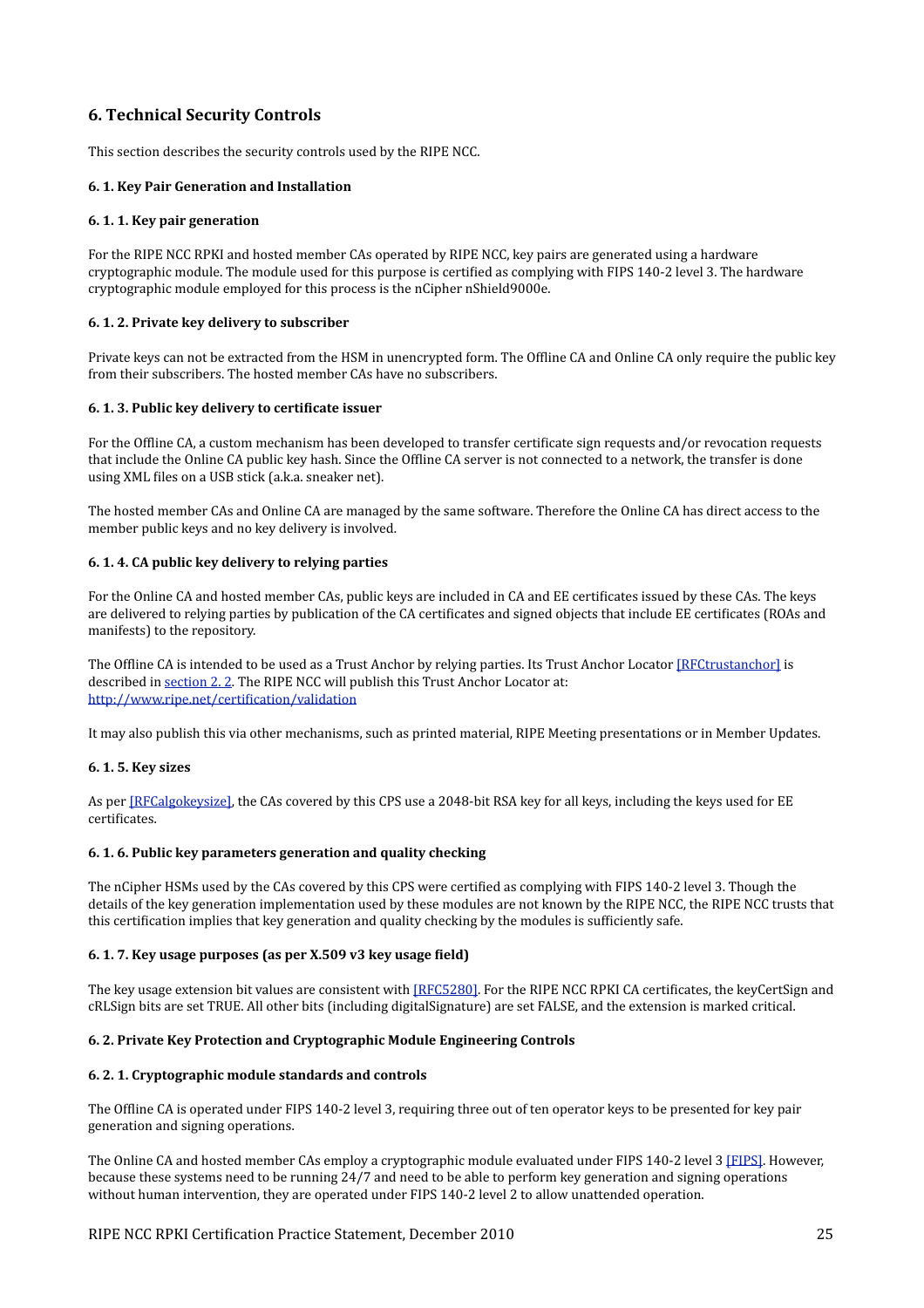# <span id="page-26-0"></span>6.2. 2. Private key (n out of m) multi-person control

As described in section 6, 2, 1, three out of ten CA Operators are required to operate the Offline CA.

For the Online CA and hosted member CAs no multi-person control is used during normal operation.

# <span id="page-26-1"></span>**6.
2.
3.
Private
key
escrow**

No private key escrow procedures are required for this PKI.

# <span id="page-26-2"></span>**6.
2.
4.
Private
key
backup**

For all CAs covered by this CPS, the private keys are stored on disk by the HSM using Advanced Encryption Standard (AES) encryption with a key that is protected by a 3-out-of-5 Administrative Card Set.

For the Offline CA, the files containing the encrypted private key and other necessary information are copied to fileshare that is duplicated between the Nikhef and Telecity2 data centres after every operation. These files are backed up off-site on a nightly
basis
to
a
remote
site
located
in
Ede,
the
Netherlands,
70
km
from
Amsterdam.

For the Online CA and hosted member CAs, all encrypted private keys and other necessary information are stored on a fileshare that is duplicated between the Nikhef and Telecity2 data centers after every operation. These files are backed up offsite on a nightly basis to a remote site located in Ede, the Netherlands, 70 km from Amsterdam.

# <span id="page-26-3"></span>**6.
2.
5.
Private
key
archival**

There
will
be
no
archive
of
private
keys
by
this
CA.

# <span id="page-26-4"></span>**6.
2.
6.
Private
key
transfer
into
or
from
a
cryptographic
module**

The encrypted private keys and other information described in section 6, 2, 4 may be restored to another HSM. In order to do this, a system administrator must have access to a quorum of the Administrative Card Set (ACS); in this case three out of five cards
are
needed.

Also note that this mechanism allows multiple HSMs to share the same internal key and encrypted managed keys stored on a network file system. This allows for the load balancing and fail-over set-up that is used for the Online CA and member CAs.

# <span id="page-26-5"></span>**6.
2.
7.
Private
key
storage
on
cryptographic
module**

The private keys for all CAs covered by this CPS may be temporarily stored inside the cryptographic module and will be protected from unauthorised use in accordance with the FIPS 140-2 requirements applicable to the module.

Long term storage is done by storing the keys to disk in encrypted form, as described above.

# <span id="page-26-6"></span>**6.
2.
8.
Method
of
activating
private
key**

For the Offline CA, activating the keys requires that three out of five Operator cards are presented by individual senior staff, as described in section 6, 2, 1.

For the Online CA and hosted member CAs, the private keys can be used by all processes that run on the physical servers that host
the
nCipher
nShield9000e
PCI
cards.

# <span id="page-26-7"></span>**6.
2.
9.
Method
of
deactivating
private
key**

The Offline CA keys are de-activated as soon as processing is finished. Subsequent operation will require re-activation as described above. In addition the server is physically turned off when not in use. As soon as processing is done, the server is backed
up
and
is
shut
down
again.

The cryptographic modules for the RIPE NCC RPKI CA and hosted member CAs will operate in an unattended mode, on a 24/7 basis.

# <span id="page-26-8"></span>**6.
2.
10.
Method
of
destroying
private
key**

Keys are not stored long-term inside the hardware security modules used by the CAs covered by this CPS. The HSMs store the keys on disk in encrypted form. When keys are no longer in use they are deleted from disk. Since they were encrypted in the first place, no additional action is taken to zero the bytes or purge them from long term back-up.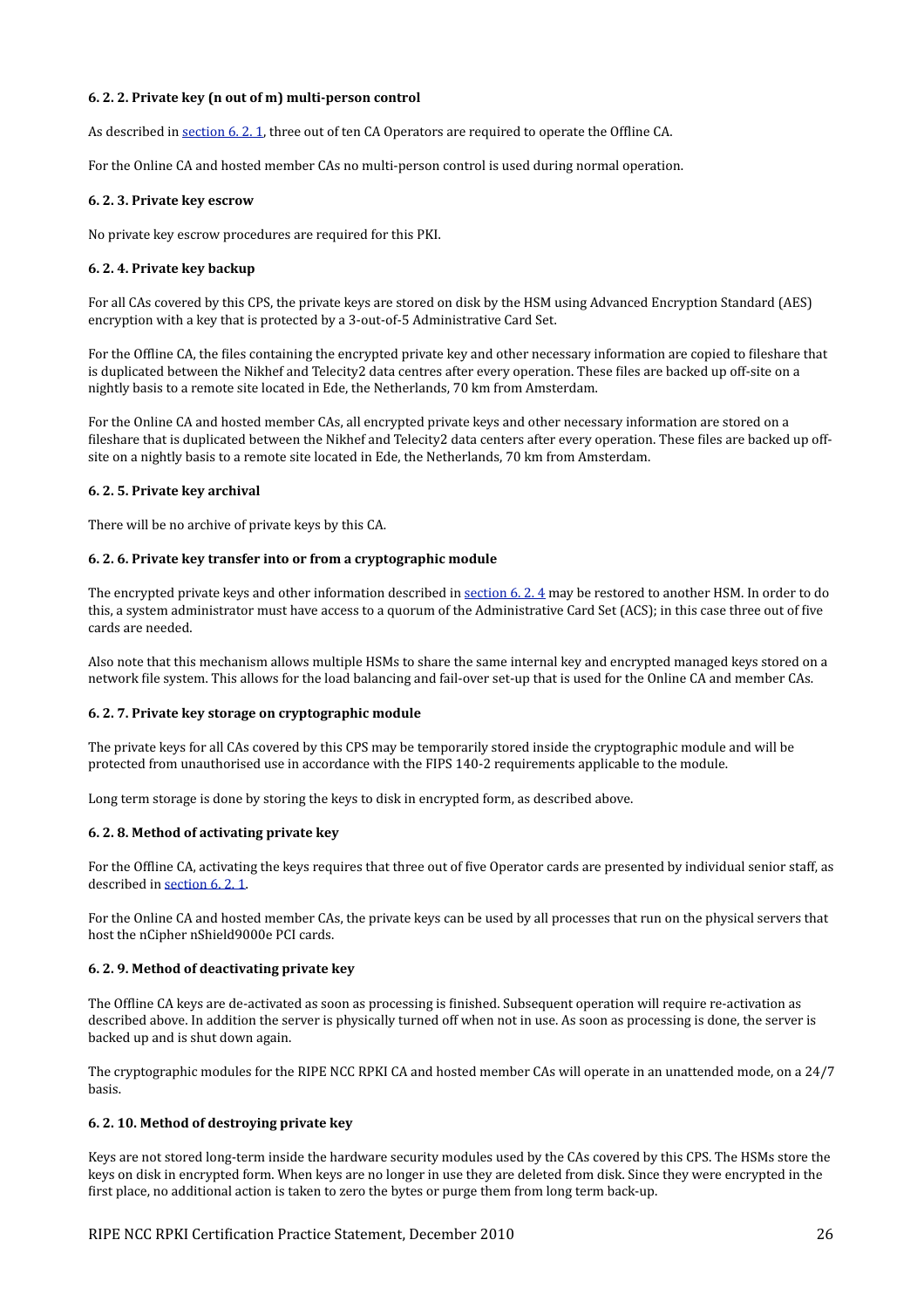# <span id="page-27-0"></span>**6.
2.
11.
Cryptographic
Module
Rating**

The cryptographic module(s) used by all CAs covered by this CPS are certified under FIPS 140-2, at level 3 [\[FIPS\].](#page-31-13)

For the Online CA and hosted member CAs, these modules are operated at FIPS-140-2 level 2 to allow for automatic processing.

# <span id="page-27-1"></span>**6.
3.
Other
Aspects
of
Key
Pair
Management**

# <span id="page-27-2"></span>**6.
3.
1.
Public
key
archival**

Because this PKI does not support non-repudiation, there is no need to archive public keys.

#### <span id="page-27-3"></span>6. 3. 2. Certificate operational periods and key pair usage periods

For the Offline CA that is intended to be used as a Trust Anchor by relying parties, the RIPE NCC is committed to support the same key pair for at least five years after 1 Jan 2011.

For the Online CA and hosted member CAs, key pairs have an intended validity interval of five years.

#### <span id="page-27-4"></span>**6.
4.
Activation
Data**

#### <span id="page-27-5"></span>**6.
4.
1.
Activation
data
generation
and
installation**

For the Offline CAs, the 3/5 Administrative Card Set (ACS) and the 3/10 Operator Card Set (OCS) were generated following the procedures described in the HSM manual. The cards were distributed among five of the ten Offline CA Operators described
in [section
5.
1.
2](#page-20-3).

For the Online CA and the hosted member CAs, the 3/5 Administrative Card Set was generated following the procedures described in the HSM manual. The cards were distributed between the five Offline CA Operators described in section 5, 1, 2.

# <span id="page-27-6"></span>**6.
4.
2.
Activation
data
protection**

See section 6, 2, 8.

# <span id="page-27-7"></span>**6.
4.
3.
Other
aspects
of
activation
data**

None.

#### <span id="page-27-8"></span>**6.
5.
Computer
Security
Controls**

# <span id="page-27-9"></span>6. 5. 1. Specific computer security technical requirement

The Offline CA is kept offline when not in use. It is only switched on when in use and is never connected to any network. All data
(requests,
responses,
backups)
are
transferred
using
otherwise
empty
USB
sticks.

The Online CA and hosted member CAs are operated on machines in the RIPE NCC internal service VLAN. The user interface is made available through a firewall that load balances requests to two different back-end proxy servers. These will delegate requests for the "certification" section only to the back-end machines.

# <span id="page-27-10"></span>**6.
5.
2.
Computer
security
rating
[OMITTED]**

# <span id="page-27-11"></span>**6.
6.
Life
Cycle
Technical
Controls**

# <span id="page-27-12"></span>**6.
6.
1.
System
development
controls**

The software for all CAs covered by this CPS was developed in-house by the RIPE NCC, working together with external consultants. The RIPE NCC software development follows an "agile" methodology that includes test-driven development. Unit test coverage of at least 75% and succeeding functional tests were required for all components. All software is developed and maintained under a revision control system (subversion) and releases are tagged. Continuous integration is triggered for each commit and each release and ensures that any possible broken tests come to light before a release is made final. Code is subject to a code review during development. The RIPE NCC software development uses bug and issue tracking software for all software development. Prior to deployment to the production service, code is versioned and deployed to a standalone platform
for
integration
tests.
The
same
packages
used
for
these
integration
tests
are
deployed
to
the
production
service, provided
that
no
problems
were
found.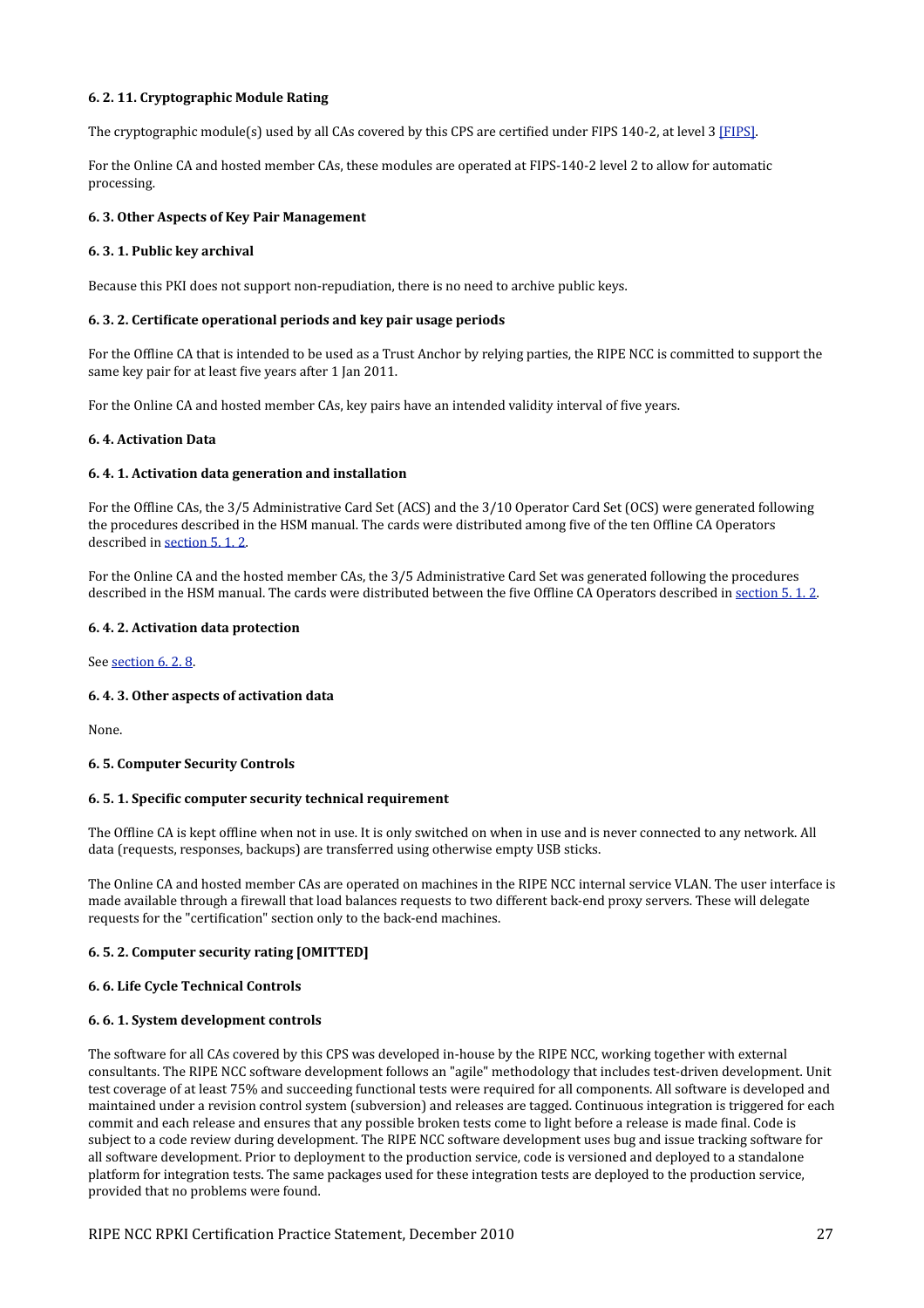# <span id="page-28-0"></span>**6.
6.
2.
Security
management
controls**

The RIPE NCC uses the same access policy for the servers used to run the Offline CA and the Online and member CAs: only staff from the responsible departments have SSH access. SSH access is limited to the RIPE NCC office and VPN networks. Access
to
the
systems
is
logged.

It should be noted that in addition, the Offline CA server is physically switched off when not in use.

#### <span id="page-28-1"></span>**6.
6.
3.
Life
cycle
security
controls**

See section 6. 6. 1 for a description of the software life cycle, including testing prior to release. Deployment of new software releases is scheduled, with planned back-out, and post-deployment testing of service.

Host operating systems are maintained to current patch levels, and CERT and other security advisories are tracked for relevant
vulnerabilities.

Hosts and network infrastructure are physically maintained and replaced in a duty cycle averaging four years. Onsite maintenance
contracts
cover
normal
business
hours
support
for
this
hardware.

#### <span id="page-28-2"></span>**6.
7.
Network
Security
Controls**

The vLAN used for the servers that host the CAs covered by this CPS is protected by router Access Control Lists (ACLs) and/or by firewall rules. This applies both to incoming and outgoing traffic from/to other vLANs, and the same applies for the Internet at large. We do not currently have a dedicated vLAN for these servers, though we plan to look into this in the near future.

Sensitive data is protected by at least one of TLS or SSL with client and server certificates, and with SSH version 2 with 1024bit keys, or better. Extra care is taken for private data: PGP encryption is mandatory.

#### <span id="page-28-3"></span>**6.8. Time-Stamping**

The RPKI operated by the RIPE NCC does not make use of or provide a Time Stamping Authority as defined by RFC3161.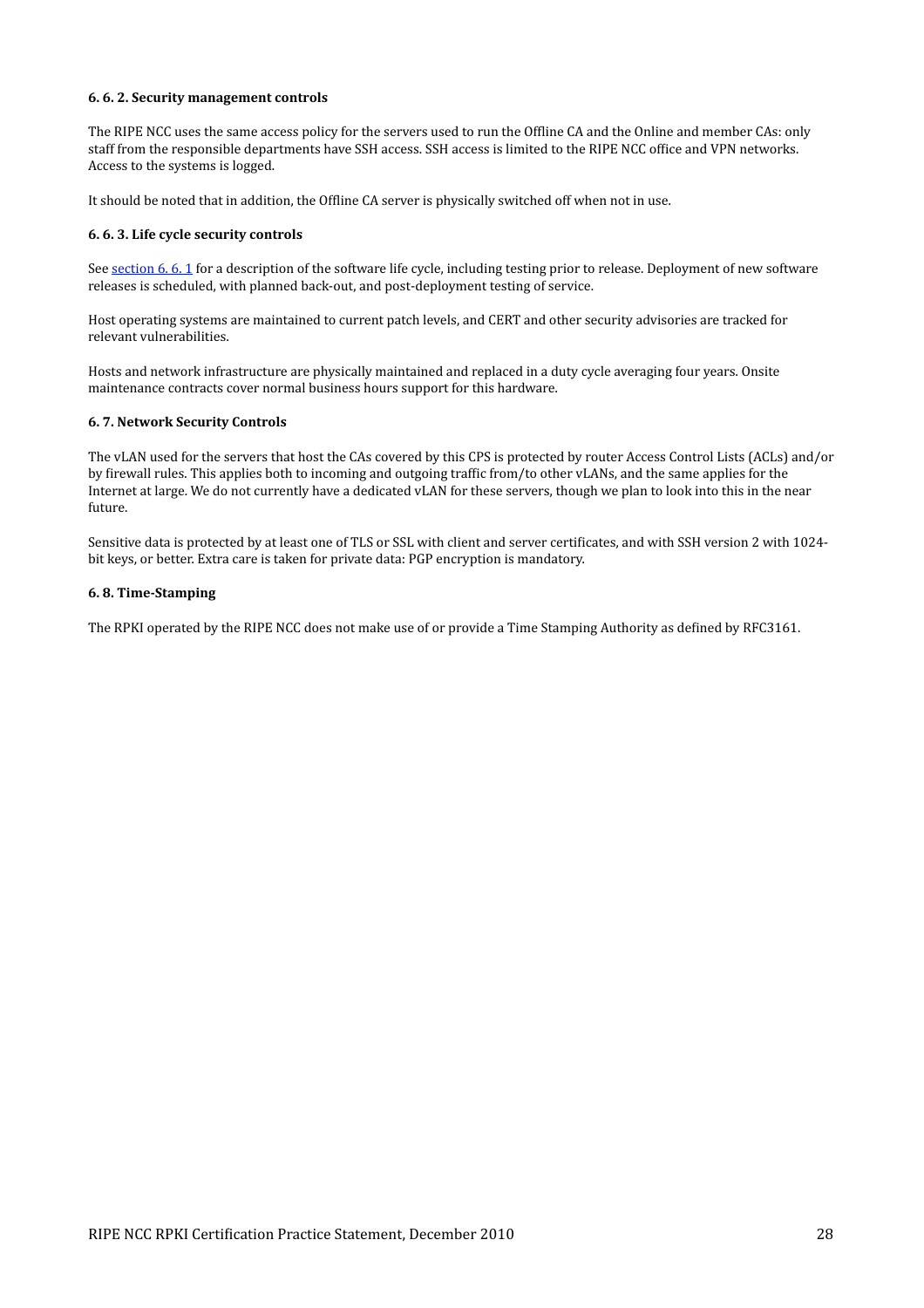# <span id="page-29-0"></span>7. Certificate and CRL Profiles [OMITTED]

Please refer to the Certificate and CRL Profile [RFCyyyy].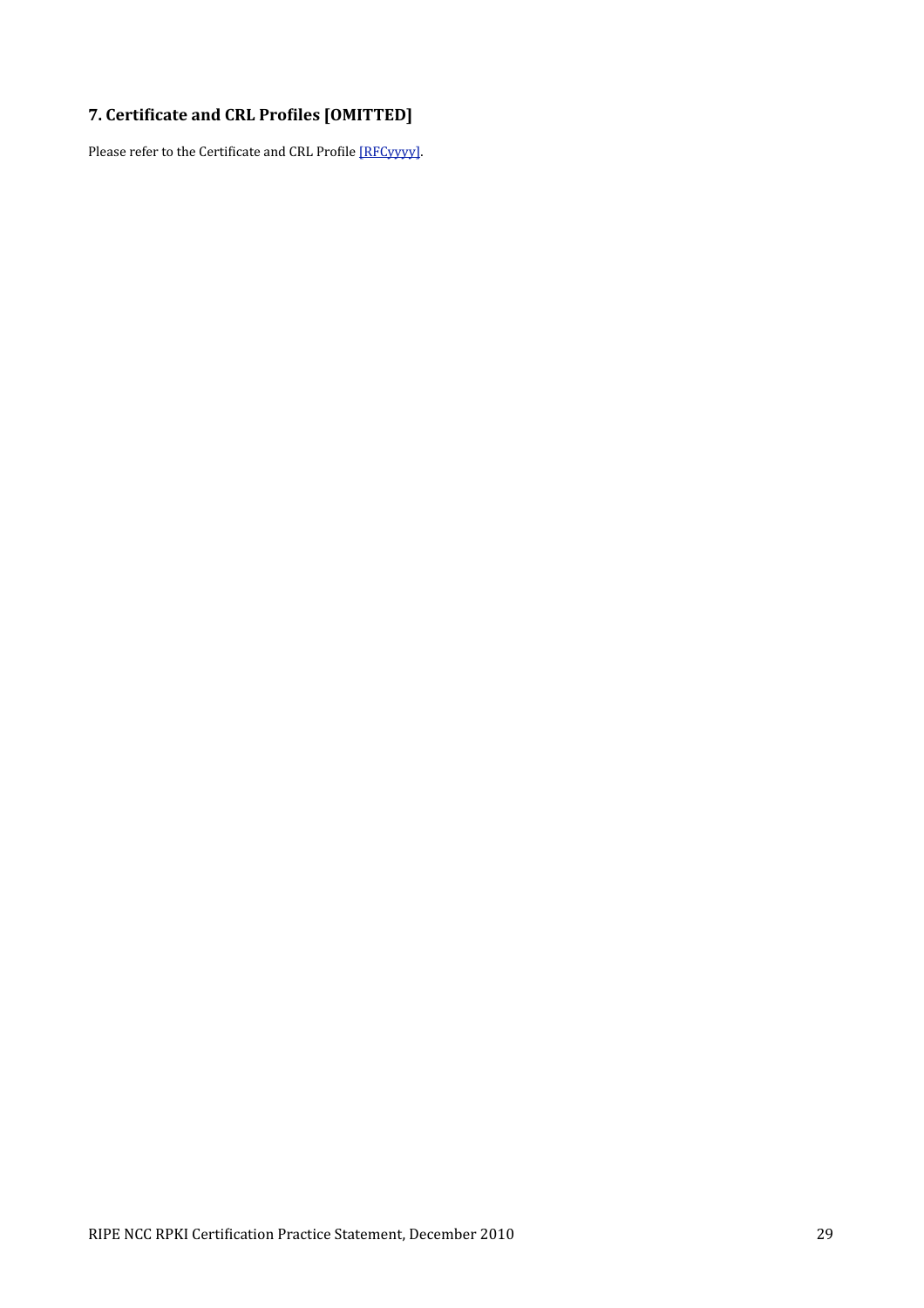# <span id="page-30-0"></span>**8.
Compliance
Audit
and
Other
Assessments**

The RIPE NCC employs an outside firm to perform periodic vulnerability assessments for computer and network systems, including
those
that
are
part
of
the
RPKI
CA.

# <span id="page-30-1"></span>**8.
1.
Frequency
or
Circumstances
of
Assessment**

Assessments are initiated at the behest of the Information Security Officer, Business Owner (Service Manager) or RIPE NCC Senior
Management.

# <span id="page-30-2"></span>8.2. Identity/Qualifications of Assessor

The outside firm engaged to perform the assessment is a commercial entity specialising in IT security assessment.

# <span id="page-30-3"></span>**8.
3.
Assessor's
Relationship
to
Assessed
Entity**

The outside firm engaged to perform the assessment is a paid contractor with no other relationships to the RIPE NCC.

# <span id="page-30-4"></span>**8.
4.
Topics
Covered
by
Assessment**

The external vulnerability assessment performed on RIPE NCC IT systems covers a variety of topics including (but not limited to) network port scanning, testing of web application interfaces, review of user authentication and authorisation mechanisms, logging and auditing, network security, and configuration management.

# <span id="page-30-5"></span>8.5. Actions Taken as a Result of Deficiency

The RIPE NCC Security Officer reviews all recommendations made by the external assessor and will advise on remedial actions
as
appropriate.

# <span id="page-30-6"></span>**8.
6.
Communication
of
Results**

The external vulnerability reports are provided to all relevant stakeholders within the RIPE NCC including, but not limited to the Business Owner, Information Security Officer and Senior Management.